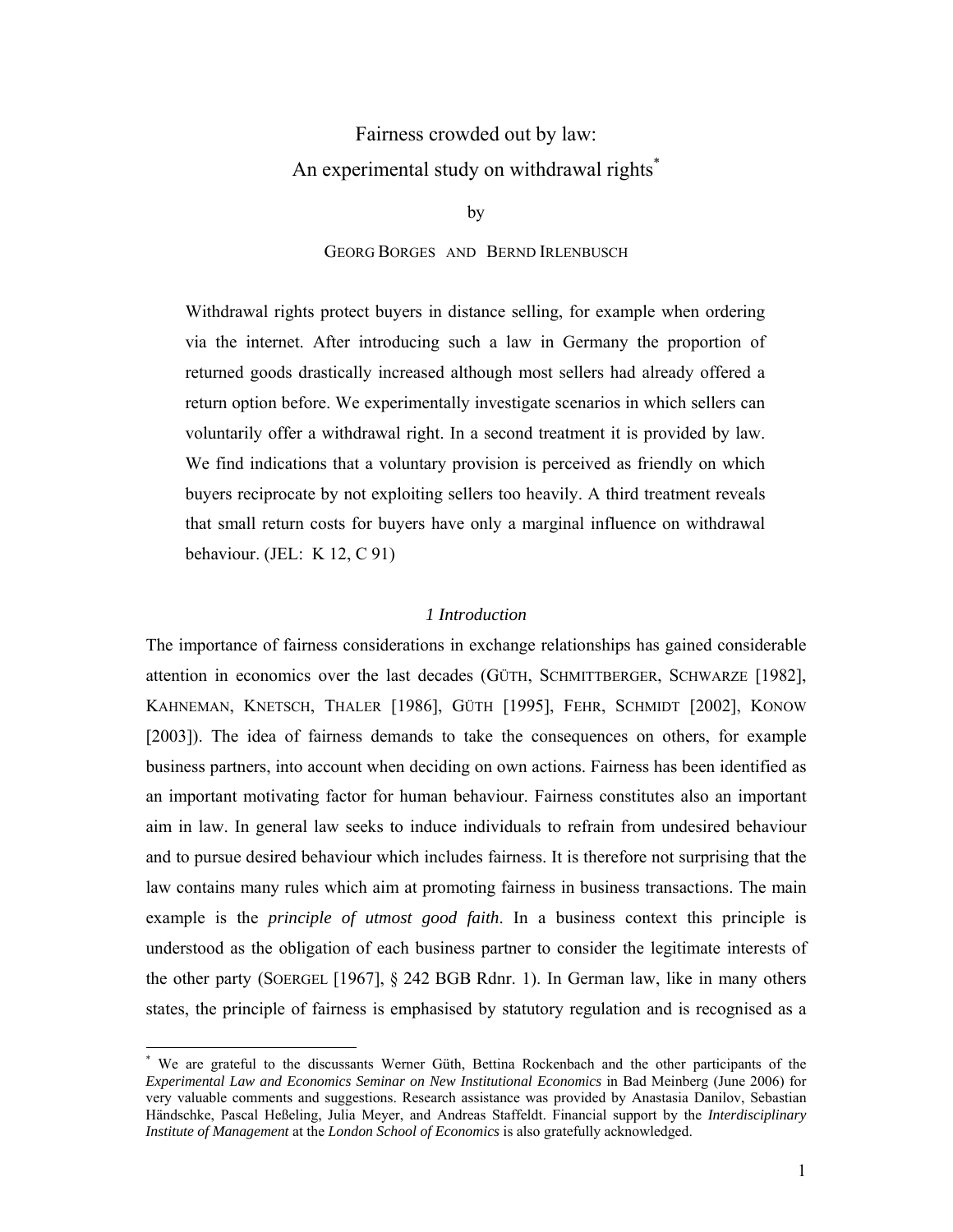rule of law in most jurisdictions in the world. Like the principle *pacta sunt servanda*, it is part of the general principles of the law of peoples which constitute a transnational body of law (International Court of Justice, Nuclear Tests cases, ICJ Reports, 1974, pp. 253, 168; see also SHAW [2004, 97]).

## *The relation of fairness and the law*

The relation of fairness and the law is rather complex. On the one hand the law seeks to promote fairness. On the other hand the law grants enforceable claims to individuals. With the existence of a statutory ground the entitled subject is granted the possibility to rely on the legal justification of his or her behaviour rather than on voluntarily adopted fairness considerations. Therefore, the principle of utmost good faith operates as a limitation of exercising statutory claims. Fairness also appears to be an important issue for the use of claims arising from consumer legislation. Since consumer statutes grant far-reaching individual rights to protect consumers, for example in buyer/seller relationships, there always emerges the potential for misuse of such rights. This problem has theoretically been raised in the recent literature (REKAITI, VAN DEN BERGH [2000, 382]; HAUPT [2003, 1149]. Whether the provision of rights to protect one of the parties in a business relationship is prone to reduce fairness considerations is at its very heart an empirical question. To approach this issue we report the design and the results of a controlled experiment. As an example of statutory consumer protection our study models and investigates a withdrawal right in distance contracts.

# *2 Legal Environment and Empirical Insights*

#### *Distance selling and the right of withdrawal*

Beside the undisputed advantages of distance selling buyers face one important drawback: the purchase is made "in the dark" with regard to both the goods and to the seller (DICKIE, p. 217). The buyer cannot easily verify the seller's identity and reliability and, above all, he has no possibility to check or even inspect the available products. For the latter difficulty, a right of withdrawal seems to be the appropriate remedy. It allows the buyer to inspect and to check the ordered goods after delivery and to return them to the seller if her expectations are not met. To encourage the use of distance purchase many sellers granted a right of withdrawal to their customers long before statutory regulation. The withdrawal right was limited to a certain period after delivery, very often two weeks. Usually, in the case of withdrawal the buyer had to return the goods to the seller at his own risk and cost.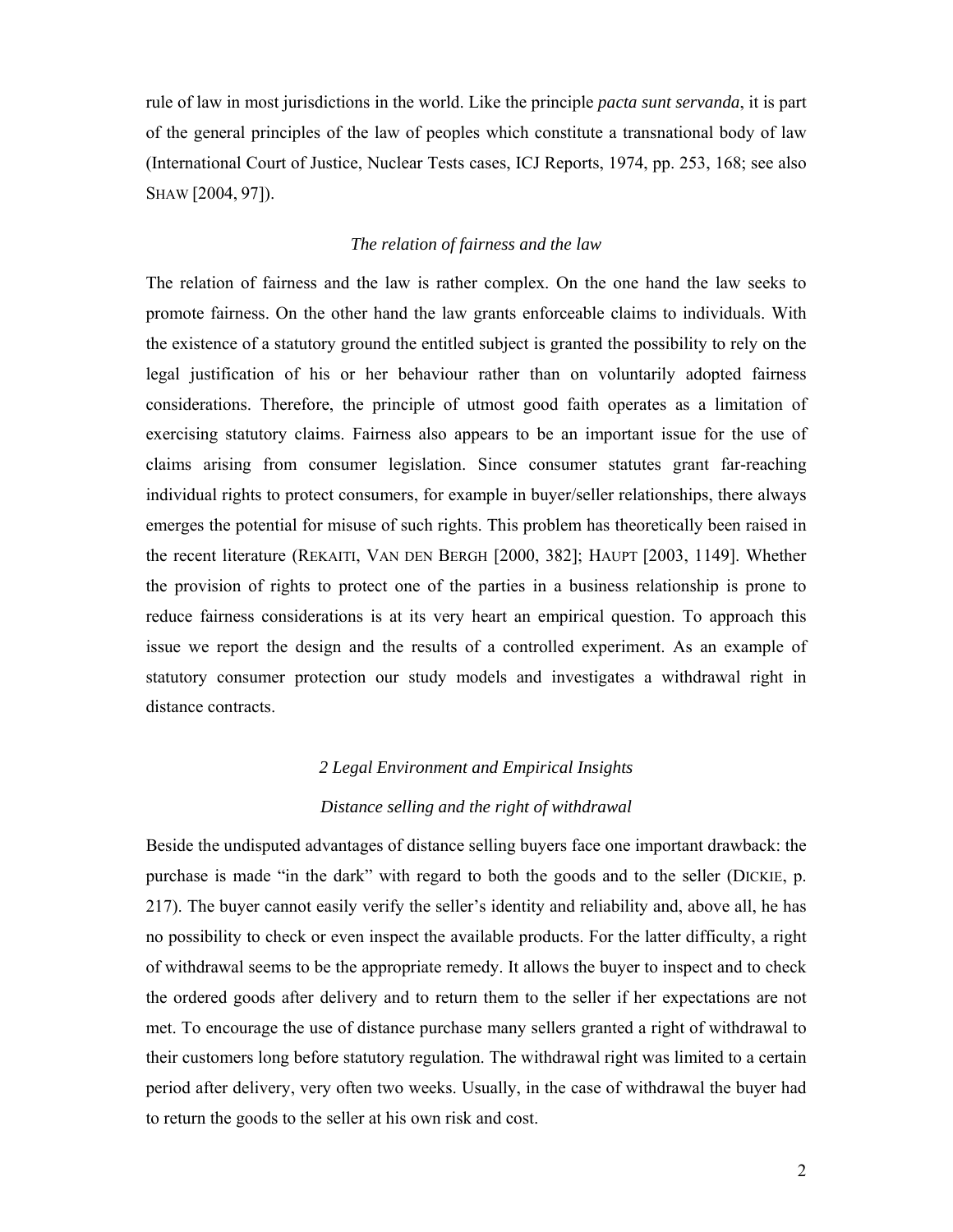#### *The Directive on Distance Contracts*

The legal environment of withdrawal rights within the European Community is based on the Directive on Distance Contracts (Directive 97/7/EC of the European Parliament and of the Council of 20 May 1997 on the Protection of Consumers in Respect of Distance Contracts, OJ 1997 L 144/1). The Directive gives consumers the right to withdraw from the distance contract within seven working days without reason or penalty (Art. 6). When the right to withdraw is exercised within the time limit, the only charge that can be imposed on the consumer is the cost of return post for the goods. The Directive aimed at a harmonization of minimum standards leaving to the Member States the possibility to exceed the standards of protection contained within the Directive (Art. 14).

# *The Transposition of the Directive into German Law*

In Germany, the statutory withdrawal right raised much discussion. It was indeed argued by distance sellers that customers might misuse the right to the detriment of distance selling. In particular publishers and internet bookstores feared that sellers could be used as a "library". It was also argued that a statutory right of withdrawal would deprive sellers of gaining a competitive advantage by voluntarily granting a withdrawal right. The German legislator implemented the Directive in 2001 by enactment of the Distance Selling Act (Fernabsatzgesetz, Bundesgesetzblatt (Federal Gazett, BGBl.) 2000 I 897). Later, the Distance Selling Act was incorporated into the BGB. Thus, the BGB now provides for a withdrawal right for consumers who are engaged in distance contracts.

A distance contract, as defined in § 312b (1) BGB, is a contract for the delivery of goods or the supply of service which is concluded between a professional seller and a consumer exclusively by means of distance communication where the supplier uses a distance sales scheme. In sum, distance selling is characterised as the conclusion of a contract for the supply of goods or services at a distance.

In the case of a distance contract, § 312d (1) BGB gives consumers the *right to withdraw* from the contract. The right of withdrawal which is governed by § 355 BGB can be exercised in writing or by returning the good to the supplier within a time limit of two weeks. In the case of a withdrawal the consumer is no longer obliged to pay the price for the goods (§ 357 (1) BGB). Instead he is obliged to return the good to the supplier. If the buyer has used the good the seller is entitled to charge a usage fee, § 357 (3) BGB. In practice however sellers rarely enforce this claim since the use of the good may be difficult to prove. Cost and risk of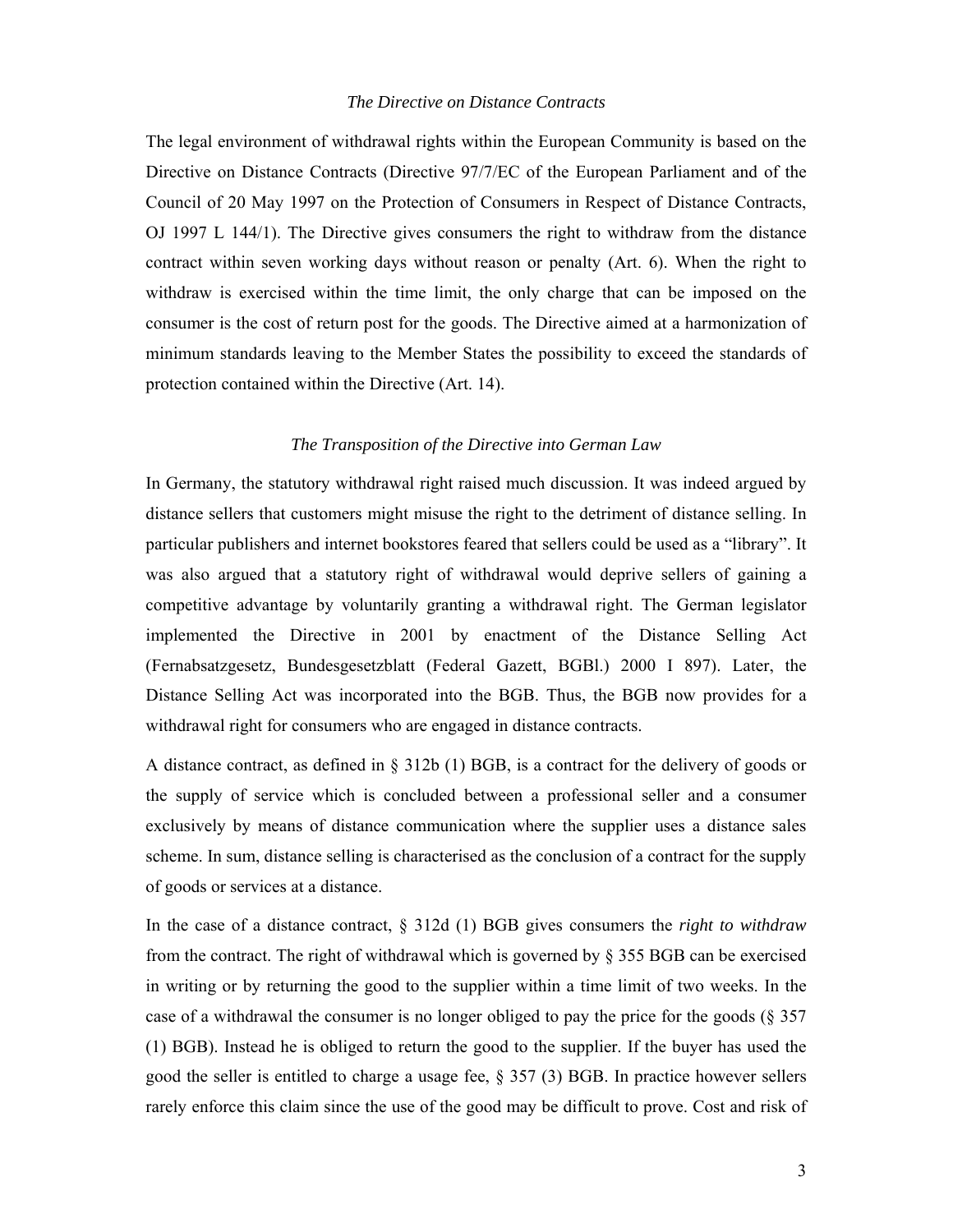return is borne by the supplier. However, the normal cost of return may be imposed by contract on the consumer when the value of the order (since 2005: value of the returned good; see below) does not exceed 40 Euro (§ 357 (2) BGB). This exception for low-value orders should protect, above all, bookshops from being misused as libraries.

The right of withdrawal may be replaced by an unrestricted *right of return*, (§ 356 (1) BGB) which is very similar to the right of withdrawal. There are two main distinctions: The right of return can only be exercised by return of the good to the supplier. This condition favours the supplier as the consumer cannot – unlike in the case of the right of withdrawal – become free of the duty to pay the price and still be in the possession of the good. On the other hand, the cost of return cannot be imposed on the consumer whatever the value of the order is.

Most German mail-order traders chose the option to replace the right of withdrawal by a right of return. In 2001 this led to the introduction of a statutory right to withdraw from a distance contract without costs by the German legislator.

## *Comparison with other Countries*

The implementing legislation of the Distance Contract Directive differed between the Member States. It appears that the German solution is friendlier to consumers than most other legislations. Many Member States chose shorter time limits for the withdrawal right. In France, the period is 7 days; in some countries (e.g. United Kingdom, Austria, and the Netherlands) the period is 7 working days, 10 days (Greece) or 10 working days (Italy). Denmark, Finland, Portugal and Sweden also granted a period of 14 days. Most other states followed the Directive in allowing that the cost of return may be imposed on the consumer. Only Finland chose the "German" model obliging the supplier to bear the cost of return.

## *Recent Modification of the Right to Withdraw*

In practice the right of return is heavily used. The Federal Association of German Mail Order Traders (*bvh*, Bundesverband des Deutschen Versandhandels e.V.) reports a continuous increase in the use of the right of return which reached an alarming ratio of returned deliveries of 35 % (35 returns per 100 deliveries) in 2004 (see below). The experience reveals that a large portion of returns (40%) is caused by a relatively small number of customers  $(10\%)$ , often – unofficially mentioned to be – persons with low income.

In 2004 the German legislator reacted to this development by changing the conditions of the right to withdraw: Under the new regulations the cost of return may be imposed on the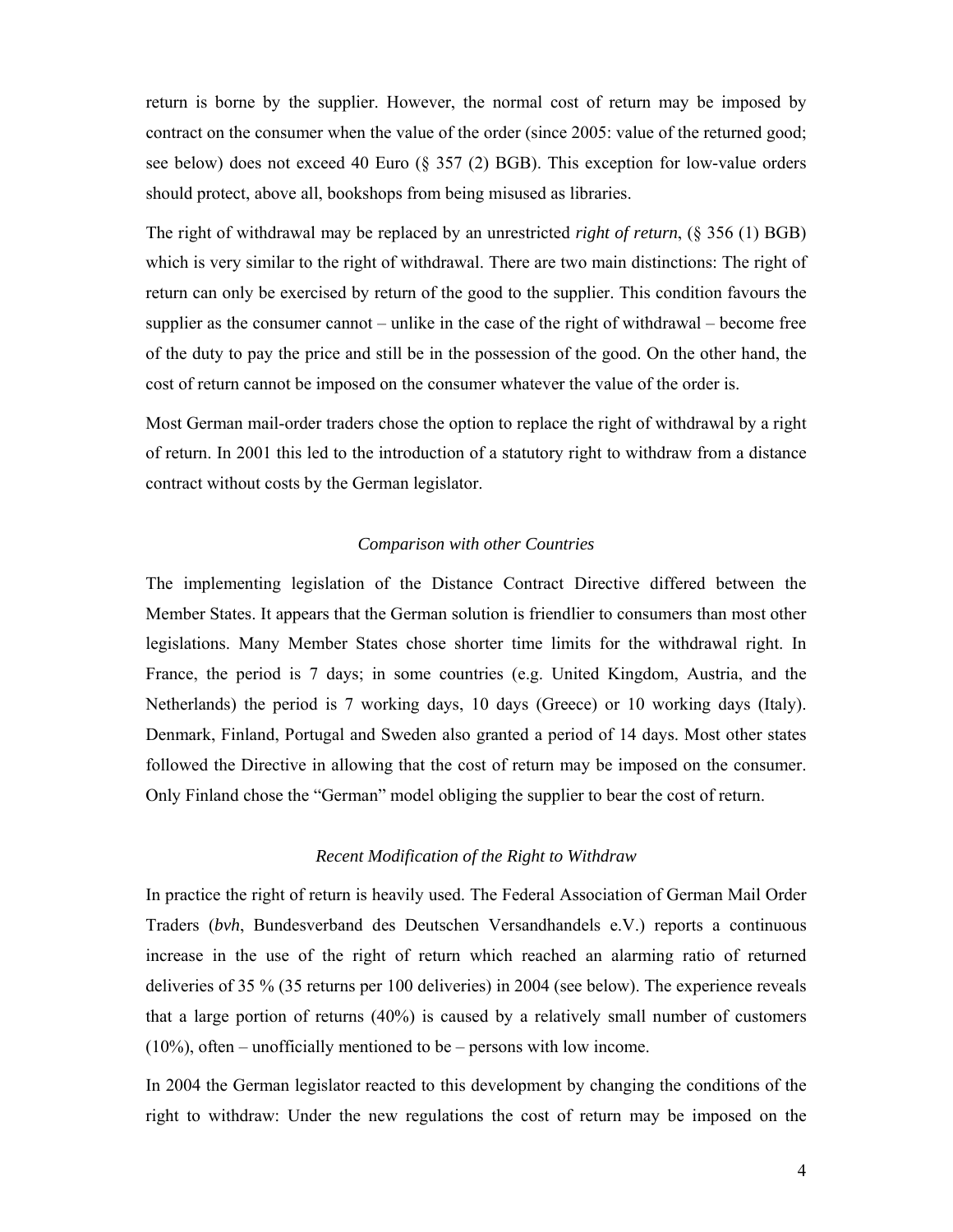consumer when the value of the returned item (before: value of the order) does not exceed  $\epsilon$ 40. When the value of the returned item exceeds  $\epsilon$ 40, the cost of return may be imposed if the consumer has not yet paid the price. With the latter change the return without cost does no longer exist at least the consumer has to bear the cost of financing the price for a short period. This appears to be attractive to traders, since some major traders, like the mail order house *Otto*, do not grant a right to return any longer in their current conditions of trade.

# *Empirical Insights*

In its announcement on the use of the withdrawal right in distance selling the *bvh* reports empirical data which have been gathered by questionnaires from a number of companies representing more than 50 % of the market share in German distance selling. Covering a period from 1998 to 2004 the data show a continuous increase in the exertion of the right to withdraw: the return quota, measured in returns per sending, increased constantly from 24.2% in 1998 to 35.0% in 2004. Measured in terms of the values of returned products per delivered products there was an increase from 24.6% in 1998 to 33.1% in 2004. This development encompasses all kind of goods; not surprisingly the highest return quota is observed in the area of women's cloths, reaching a return quota (value) of 53.1% in 2004 (ROLAND BERGER [2005]).

In the area of clothing the right of return seems to be used as a means to find a piece that fits. Traders report that in many cases a single order comprises identical items with the only difference in the size. In many cases consumers ordered a considerable number of items which almost all are returned afterwards. Here, the decision process appears to have started only after the receipt of the goods. Interviews with consumers and quotations from the internet support this view (ROLAND BERGER [2005]). Additionally unofficial statements increasingly report cases in which a distance contract with a right to return is used to "borrow" goods. Examples include orders of expensive TV-sets before a soccer championship, which are returned after the tournament, or the order and return of a wedding dress.

The *bvh* suspects two factors of being the main reasons for this development: A growing inclination of consumers to use the withdrawal right for orders which imply the return of goods and the decision to exclusively charge the seller with the return costs excluding any incentive for the consumer to avoid return costs. The data reported by the *bvh* do not explain the reasons of the growing inclination to withdraw. Unfortunately, the data start with the year 1998, so one year after the enactment of the distance selling directive which already may have had an influence on the behaviour of both sellers and consumers even before its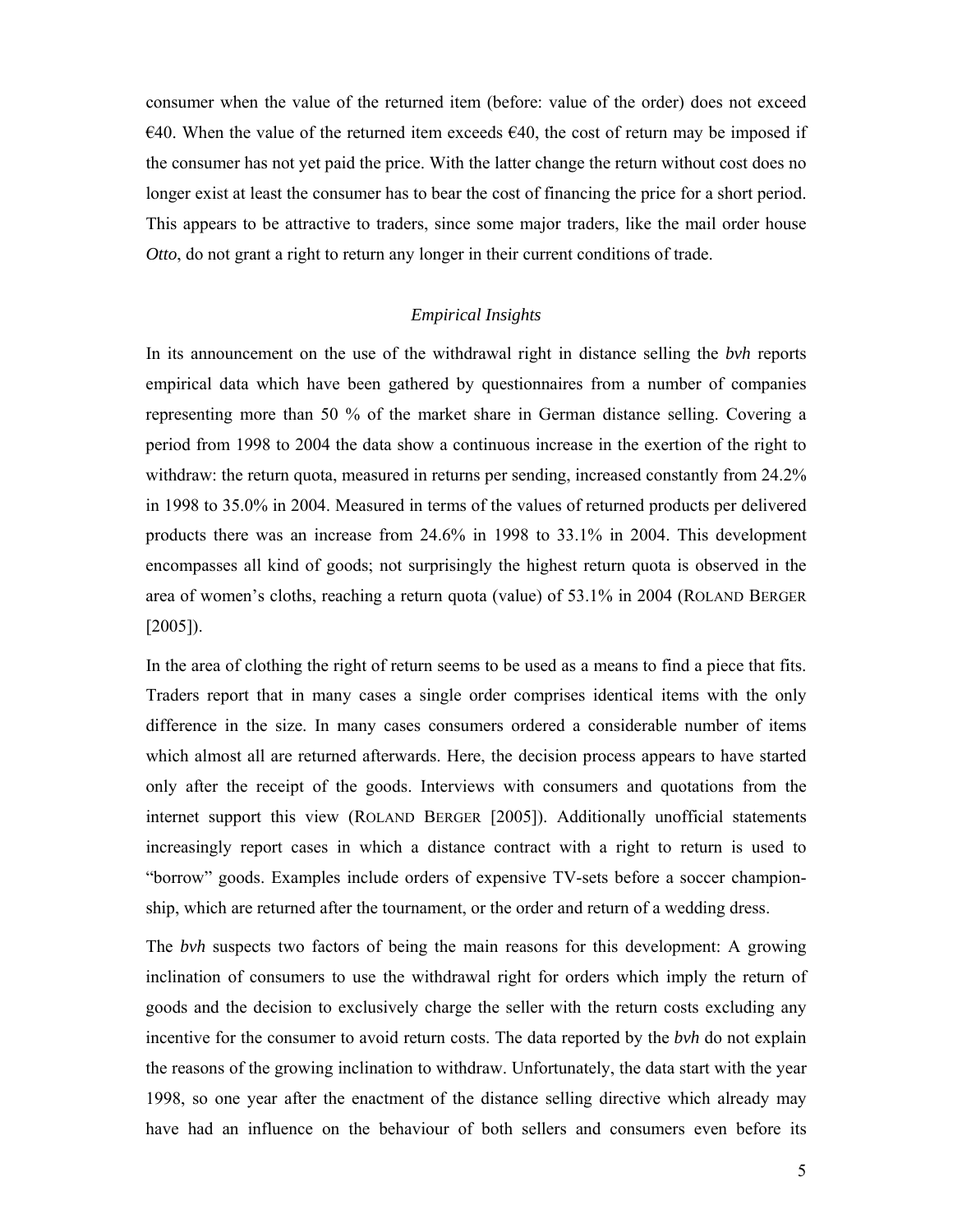implementation into national law. It is interesting that in distance selling outside consumer contracts the right of withdrawal – which is voluntarily granted without statutory regulation by most sellers – seems not to be used in a comparative frequency.

As a result, the historical development and the data reported by the *bvh* suggest at least two possible grounds for the increasing exertion of the withdrawal right:

- (*i*) The shift from a voluntarily granted right of withdrawal to a statutory justification of the withdrawal, and
- (*ii*) the exclusive liability of the sellers for the return costs.

In the current study we experimentally investigate these potential reasons for the considerable increase in returns.

# *3 Experimental Design and Procedure*

The experimental design reflects our endeavour to map distance sale situations into a simplified framework. Subjects are given the role of a buyer or of a seller. The buyer has the possibility to order goods and – if a right of withdrawal exists – to return them to the seller. The payoffs of the participants depend on whether and to what extent the buyers make use of the possibility to order and to return goods.

# *3.1 The Scenarios*

We modelled three types of scenarios which reflect different critical situations in distance selling. The parameters used in these scenarios are summarised in table 1.

*Table 1: Parameters used in different scenarios* 

| $\sim$ word $\sim$ . The concentration of the contract of the second to be |                                                                                                                                        |  |  |  |  |  |  |
|----------------------------------------------------------------------------|----------------------------------------------------------------------------------------------------------------------------------------|--|--|--|--|--|--|
| v <sub>b</sub>                                                             | buyer's value of a bought item if it is desirable,                                                                                     |  |  |  |  |  |  |
|                                                                            | otherwise the value is 0                                                                                                               |  |  |  |  |  |  |
| $v_u$                                                                      | buyer's value of a used and returned item                                                                                              |  |  |  |  |  |  |
| c <sub>o</sub>                                                             | buyer's cost of one order (independent of the number of items)                                                                         |  |  |  |  |  |  |
| $\boldsymbol{p}$                                                           | price paid by the buyer to the seller for one bought item                                                                              |  |  |  |  |  |  |
| $c_{rB}$                                                                   | buyer's cost of returning one item                                                                                                     |  |  |  |  |  |  |
| $c_p$                                                                      | seller's cost of providing (producing) one item when it is bought                                                                      |  |  |  |  |  |  |
| $c_{rS}$                                                                   | seller's cost of returning one item                                                                                                    |  |  |  |  |  |  |
| q                                                                          | probability that G1 is the valuable item in a type 2 scenario;<br>$(1-q)$ is the probability that G2 is the valuable item; $q \ge 0.5$ |  |  |  |  |  |  |
| $q_1$                                                                      | probability that G1 is a valuable item in a type 3 scenario; $q_1 \ge q_2$                                                             |  |  |  |  |  |  |
| $q_2$                                                                      | probability that G2 is a valuable item in a type 3 scenario; $q_1 \ge q_2$                                                             |  |  |  |  |  |  |
|                                                                            |                                                                                                                                        |  |  |  |  |  |  |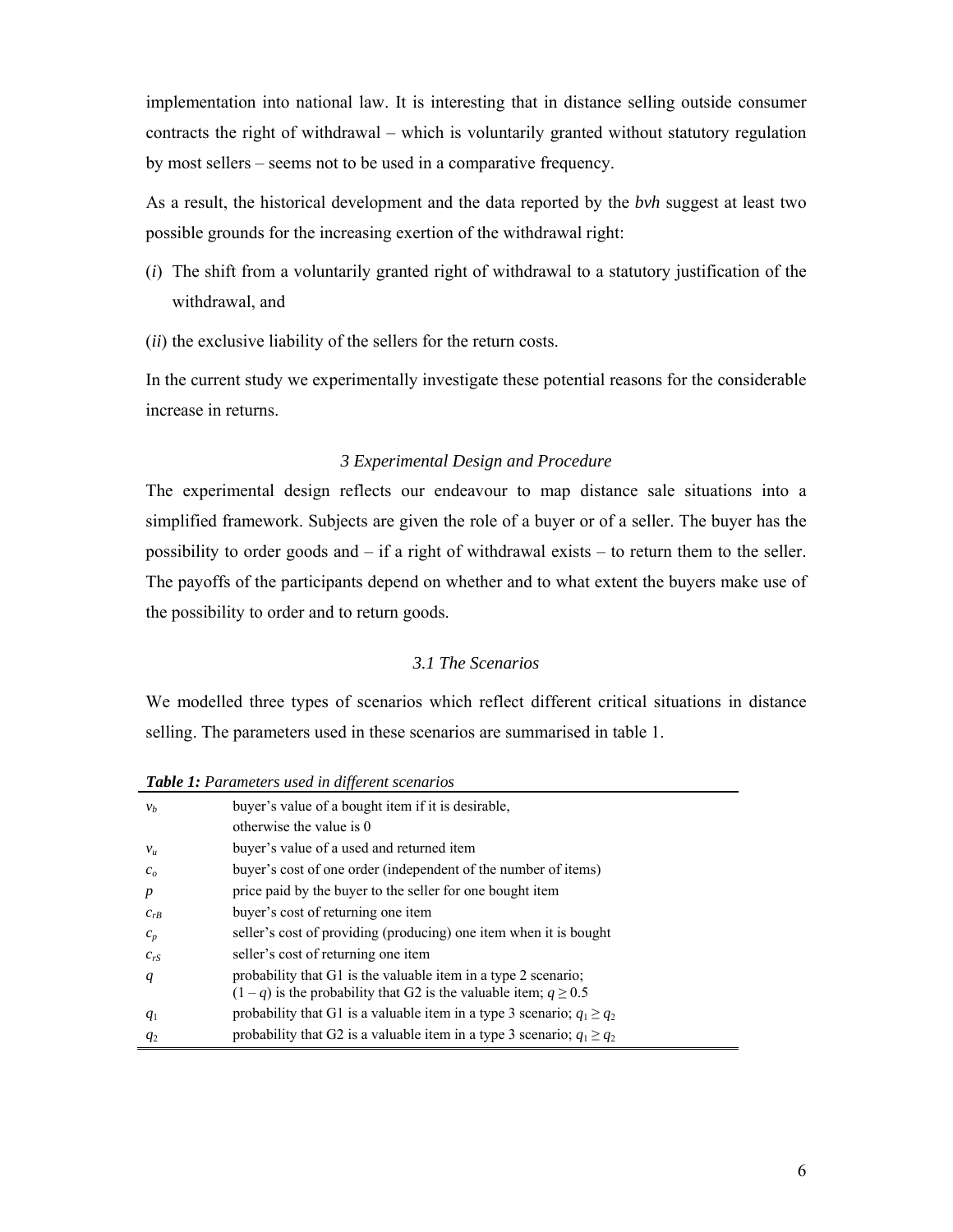# *Scenarios of Type 1*

In the scenarios of type 1 the items that can be ordered have a certain value for the buyer through temporary use only. Therefore, in these scenarios the buyer obtains a payoff  $v<sub>u</sub>$  if he orders an item and returns it after usage. This situation resembles, for example, the "borrowing" of a TV screen.

If a right of withdrawal exists in this type of scenarios the buyer has the following two choices: He can (*i*) not order or (*ii*) he can order, use and return the good. In the case of no order both players earn nothing. In the second case the buyer suffers the cost from ordering *co* as well as his cost of returning *crB*. This results in a payoff of

$$
u_B^{Scl\_order} = v_u - c_o - c_{rB}.\tag{1}
$$

The seller has to bear his costs of return  $c_{rs}$  and this determines his payoff of

$$
u_S^{Scl\_order} = -c_{rS}.\tag{2}
$$

The seller's costs of return reflect his effort to check for the quality of the returned item and to put it back to storage. Additionally, it includes his losses if he has been returned a less valuable item, for example, due to minor usage.

## *Scenarios of Type 2*

In the scenarios of type 2 an item is offered in two versions G1 and G2 from which one of them has a value of  $v<sub>b</sub>$  and the other has a value of 0 if the buyer buys it. There is no benefit from short-time usage only. It is, however, uncertain whether G1 or G2 is the valuable item. Whether an item is valuable becomes clear only after delivery. A real word parallel is, for example, the order of a piece of cloths which is produced in different sizes.

Again, for each order the buyer incurs a cost of order of *co*. If a right of withdrawal exists, the buyer has the following choices: He can choose between (*i*) no order, or (*ii*) *sequential* order, i.e., he first orders G1 which will be the valuable item with a probability  $q \ge 0.5$ . If it turns out that G1 has the value 0 he returns G1 and in a second try he will order G2. Or the buyer can (*iii*) order both variants G1 and G2 *simultaneously* and he returns the item which happens to be the one with less value, i.e., the one with the value of 0. If the buyer does not order the buyer and the seller earn nothing. If the buyer chooses the sequential order his expected payoff is given by

$$
Eu_B{}^{Sc2\_seq} = v_b - p - c_o - (1 - q) (c_o + c_{rB}).
$$
\n(3)

In this case the seller's expected payoff amounts to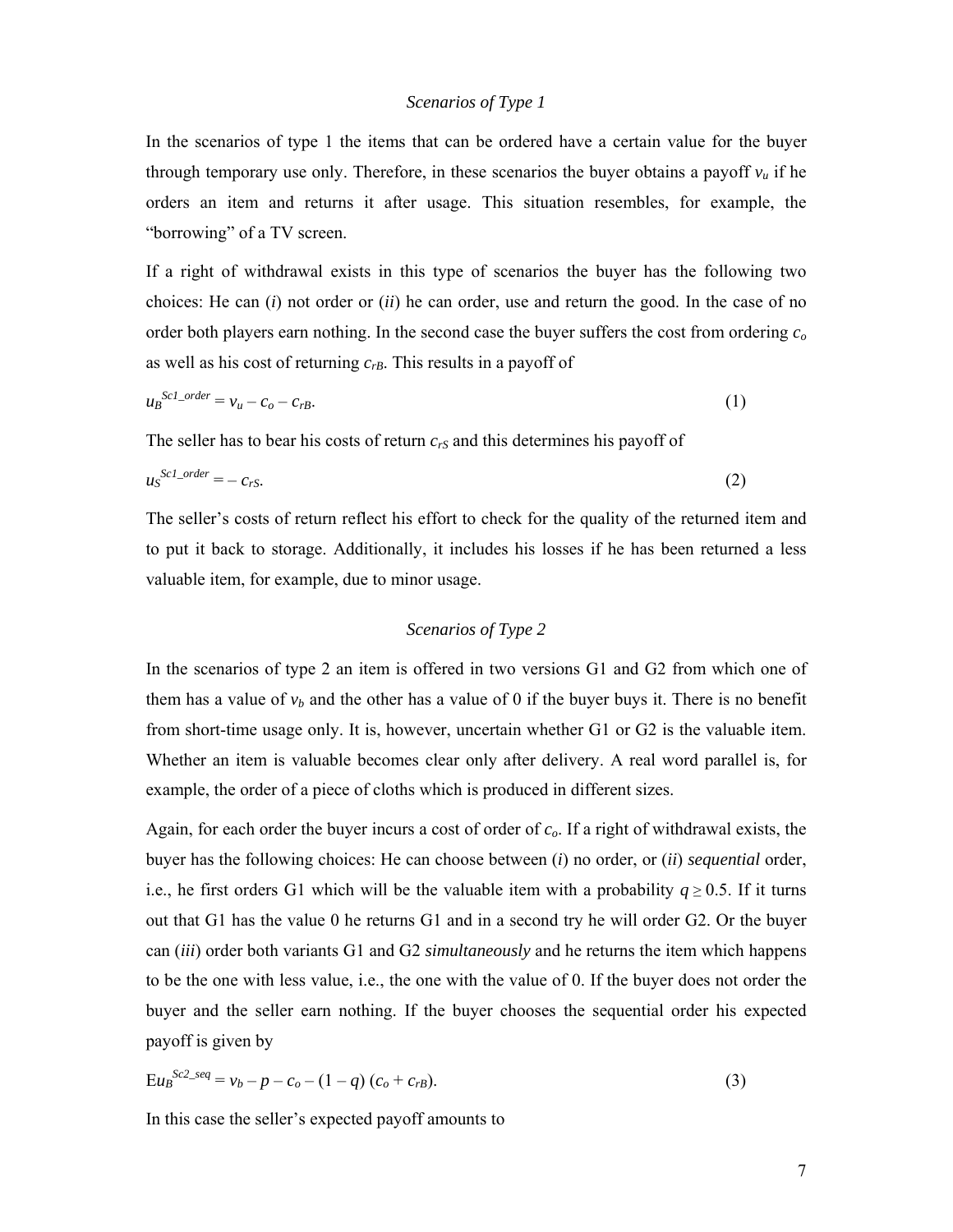$$
EuS^{Sc2\_seq} = p - c_p - (1 - q) c_{rs}.
$$
 (4)

In case of a simultaneous order the buyer's payoff is

$$
u_B{}^{Sc2\_sim} = v_b - p - c_o - c_{rB} \tag{5}
$$

and the seller receives the price  $p$  and has to bear the cost  $c_p$  for providing a bought item as well as his costs  $c_{rS}$  of a returned item. Thus, his payoff sums up to

$$
u_S^{Sc2\_sim} = p - c_p - c_{rS}.\tag{6}
$$

It becomes clear that the sequential order is more beneficial for the seller than the simultaneous order since he has to bear his return costs only if G1 is not the valuable item. However, if the buyer's return costs  $c_{rB}$  are not too high the buyer prefers a simultaneous order to a sequential order since by ordering simultaneously he incurs his cost of order *co* only once.

# *Scenarios of Type 3*

In the scenarios of type 3 the items are also offered in two versions G1 and G2 and each can either have the value  $v_b$  or the value 0 for the buyer if it is bought. G1 has the value  $v_b$  with probability  $q_1$  and with probability  $(1 - q_1)$  it has the value 0. Analogously, G2 has the value *v<sub>b</sub>* with probability  $q_2$  (independent from  $q_1$ ) and with probability  $(1 - q_2)$  it has the value 0. It is assumed, however, that the buyer can only needs a single item with a positive value. Thus, he cannot gain from two items having the value  $v_b$  in which case he receives the value  $v_b$  only once. A real word parallel is, for example, the order of two different pieces of cloths where the buyer is unsure whether he really intends to buy one of them.

In the scenarios of type 3 the buyer has the same choices as in the scenarios of type 2: (*i*) no order, (*ii*) sequential order, and (*iii*) simultaneous order. Again there are no earnings for seller and buyer without an order. If a withdrawal right exists the buyer's expected payoff from sequential order is

$$
Eu_{B}^{Sc3\_seq} = q_1 (v_b - p) - c_o + (1 - q_1) \left[ -c_{rB} - c_o + q_2 (v_b - p) + (1 - q_2) (-c_{rB}) \right] \tag{7}
$$

while his expected payoff from simultaneous order amounts to

$$
Eu_{B}^{Sc3\_sim} = q_{1}(v_{b} - p - c_{rB}) - c_{o} + (1 - q_{1}) \left[ -c_{rB} + q_{2}(v_{b} - p) + (1 - q_{2})(-c_{rB}) \right].
$$
 (8)

The seller, again receives the price  $p$  and has to bear the cost  $c_p$  for providing a bought item. If an item is returned his return costs are *crS*. Thus, the seller's expected payoff in case of a sequential order is given by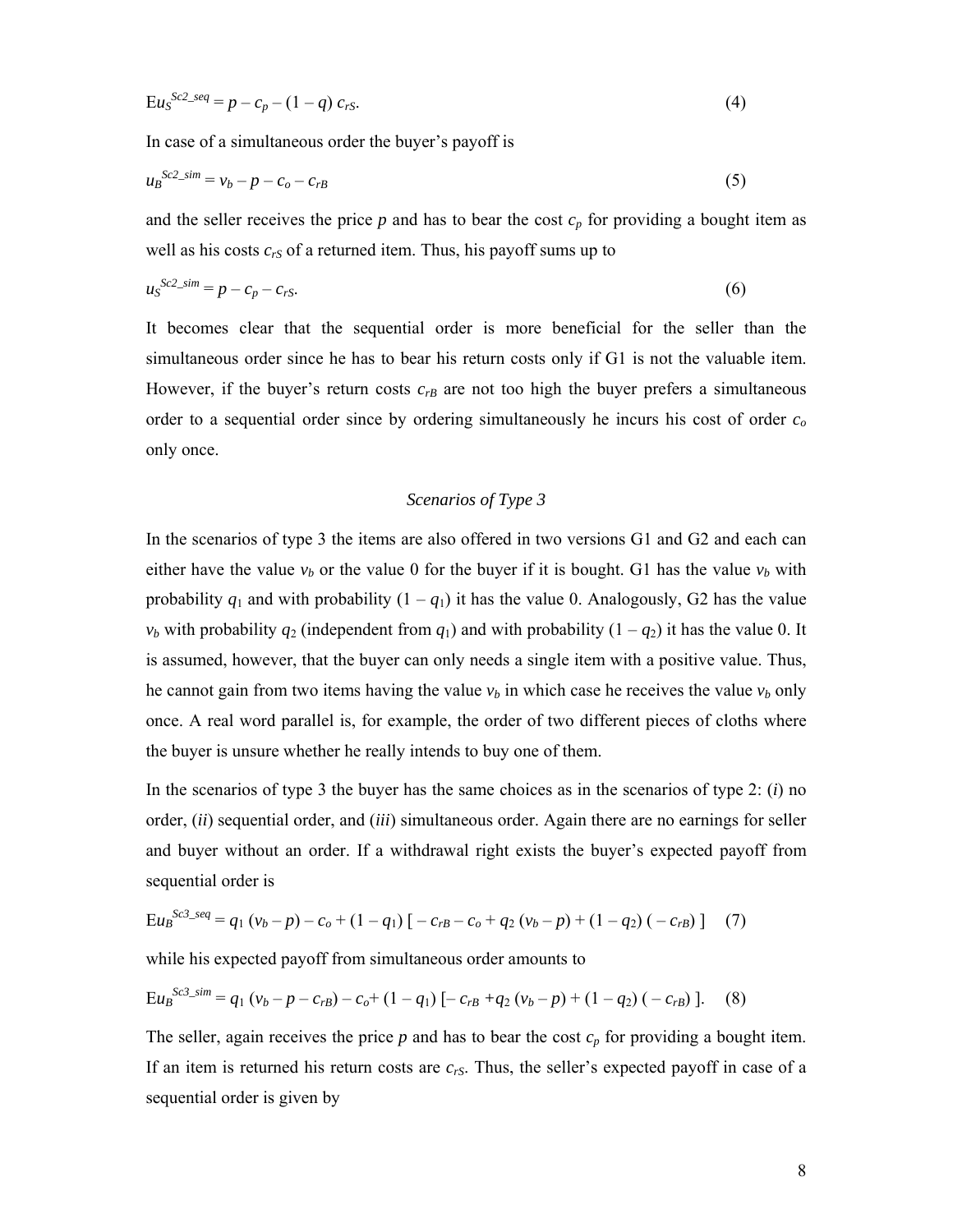$$
EuSSc3 - seq = q1 (p - cp) + (1 - q1) [ - crs + q2 (p - cp) + (1 - q2) (- crs )]
$$
 (9)

while it the buyer obtains

$$
EuSSc3 - sim = q1 (p - cp - crS) + (1 - q1) [ - crS + q2 (p - cp) + (1 - q2) (- crS )]
$$
 (10)

if he orders simultaneously. Again, the sequential order is in expectation more beneficial for the seller than the simultaneous order. On the other hand, if the cost of return for the buyer *crB* is not too high the buyer obtains a higher expected payoff with a simultaneous order than with a sequential order.

If no right of withdrawal exists the buyer has to pay the cost of ordering, *co*, and the price, *p*, if he orders an item while he yields the value  $v<sub>b</sub>$  if the item turns out to be desirable. The seller receives the price,  $p$ , and has to pay the cost,  $c_p$ , of providing the item. In the type 1 scenarios the buyer can choose to order or not to order. In the scenarios of type 2 and 3 the buyer has the choice between no order, sequential order, and simultaneous order.

# *3.2 Experimental Treatments*

Our experiment is designed to investigate into two aspects which are assumed to influence the consumers' decision on exercising the right of withdrawal: (*i*) the legal base of a right of withdrawal and (*ii*) the cost of return. Therefore, we consider three treatments which are described below.

# *Voluntary Offer of a Withdrawal Right (Treatment vol)*

In the first treatment there is no statutory right of withdrawal. Instead the sellers decide at the beginning of the experiment whether they grant a right to withdraw or not. When taking this decision the sellers do not know the details of the scenarios' parameters. This decision is the only one taken by the sellers and they are bound to them over the whole experiment. If sellers' decisions differ the buyers subsequently have the choice whether they want to purchase from a seller who grants a withdrawal right or not. Buyers are matched with equal numbers to a seller who offered their preferred choice. The matching remains fixed for all interactions, i.e., a buyer purchases always from the same seller and the seller deals always with the same set of buyers. The voluntary offer of withdrawal right in this treatment reflects the situation that existed before 1997 and still exists for contracts between businesses.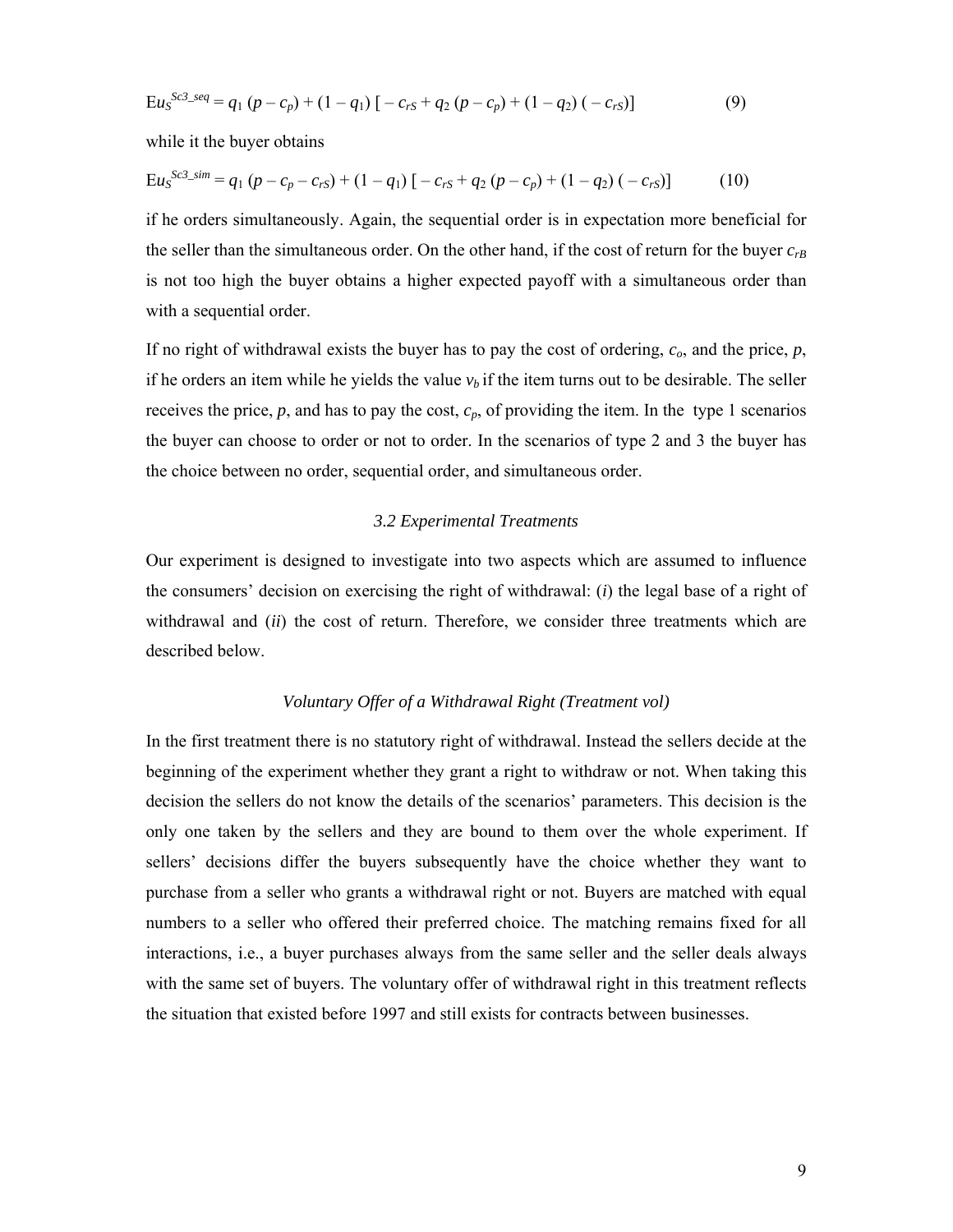#### *Withdrawal Right by Law (Treatment law)*

The second treatment is characterised by the existence of a statutory right of withdrawal. Here the sellers do not have to take any decision. Instead their payoffs depend only on the decisions of the buyers. There are no further distinctions between the treatment vol and the treatment law. In particular the scenarios in the law treatment are identical to the scenarios in the vol treatment with a right of withdrawal.

#### *Withdrawal Right by Law with Cost of Return for the Buyer (Treatment law\_rc)*

The third treatment is identical to treatment law with the exception that the buyer has to bear a cost of return  $c_{rB}$  of 0.5 if he returns an item. The introduction of return costs for the buyer has different consequences on his expected payoff in different scenarios. In scenarios of type 1 the buyer's value of using the item are lower by 0.5, i.e., in these scenarios the net profit from ordering an item is the same as in the type 1 scenarios of the other two treatments, i.e., the buyer's return costs merely constitute a different label. In the scenarios of type 2 and type 3 the price  $p$  and the seller's return costs  $c_{rs}$  are lowered each exactly by 0.5, resembling a partial shift of the return costs from the seller to the buyer combined with a simultaneous price reduction. The net effect of these changes (compared to the other two treatments) differs between scenarios: In some scenarios the introduction of the buyer's return costs makes the sequential order more beneficial for the buyer than the simultaneous order, i.e. his expected payoffs are higher in the former than in the latter. In other scenarios the simultaneous order still pays more for the buyer than the sequential order (as it is always the case in the other two treatments). From the perspective of the seller sequential order is always preferable to the simultaneous order.

#### *3.3 Experimental Procedure*

The experiment was conducted in the Laboratorium für experimentelle Wirtschaftsforschung at the University of Cologne. Subjects were recruited with the online recruiting system ORSEE (GREINER [2004]). Most of the 179 subjects were students from various disciplines, mainly business administration and economics. The experiment was implemented with the experimental software z-tree (FISCHBACHER [1999]). 6 Sessions were conducted – 2 sessions for each treatment with 30 subjects per session. In one session only 29 subjects participated as one subject did not show up. Participants were allowed to take part only in one session. In all three treatments a partner matching was employed. In the treatment vol sellers were asked in the beginning whether they preferred to offer a withdrawal right or not. Subsequently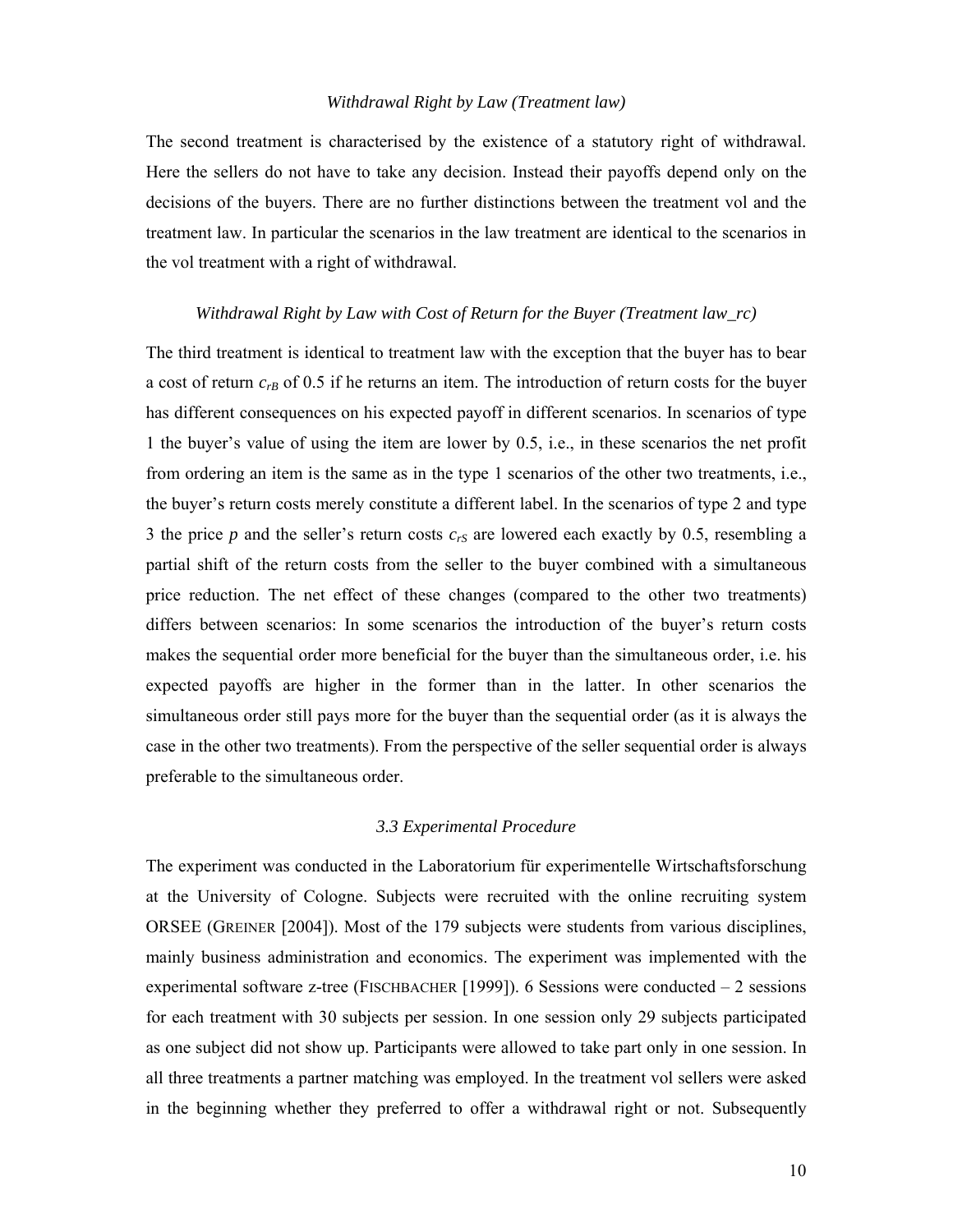buyers could choose whether to order from a seller offering a withdrawal right or from one who did not. Only 2 buyers chose to order from a buyer who did not offer a withdrawal right. In total this left us with 48 buyers in treatment vol, 50 buyers in treatment law, and 49 buyers (due to the one no-show-up) who ordered under the condition of a withdrawal right. The decisions of one buyer were treated as one single observation in the statistical analysis.

Each session began with an introductory talk and the written instructions were handed out to the subjects (Translations are provided in the appendix; the original text in German is available on request) and read aloud by the experimenters. Subjects were informed that in the type 1 scenarios the option order maximises the buyer's profit while it harmed the seller. Additionally, the instructions indicated that in the scenarios of type 2 and type 3 simultaneous order was always preferable to sequential order for the buyer while the opposite was true for the seller. To minimise presentation effects the experiment was not connected to any legal discussion. The question whether the use of the right to withdraw could be seen as "misuse", was strictly avoided. After the introductory talk the subjects were seated in randomly attributed cubicles, visually separated from one another by curtains. In each session 25 subjects were randomly (by the computer software) assigned the role of a buyer and 5 subjects were assigned the role of a seller. An endowment of 100 Talers (the fictitious experimental currency) was provided to each of the buyers. A seller received an endowment of 100 Talers for each buyer who was matched to him. Each participant was only aware of the exact amount of his own endowment.

A session consisted of 25 rounds. In each round a different scenario was presented to each of the buyers. There were 8 different scenarios of type 1, 9 different scenarios of type 2, and 8 different scenarios of type 3. The exact parameters which were employed for the 25 scenarios cover various situations with different payoff and efficiency characteristics. They are provided in the appendix. Each buyer had to decide on the same 25 scenarios which were presented in a random order to each individual buyer. After a decision was taken by the buyer in each round the payoff results were displayed to him. However, he was not informed about the choices of the other buyers. The seller was informed about all the transactions performed by all the buyers matched with him.

One session lasted for approximately  $1\frac{1}{2}$  hours. Immediately after the session, the participants were paid anonymously in cash. The exchange rate was set to  $\epsilon 0.06$  per Taler. Additionally, each participant received a show-up fee of  $\epsilon$ 2.50. Total earnings ranged from €2.50 to €78.10 with an average of €13.86.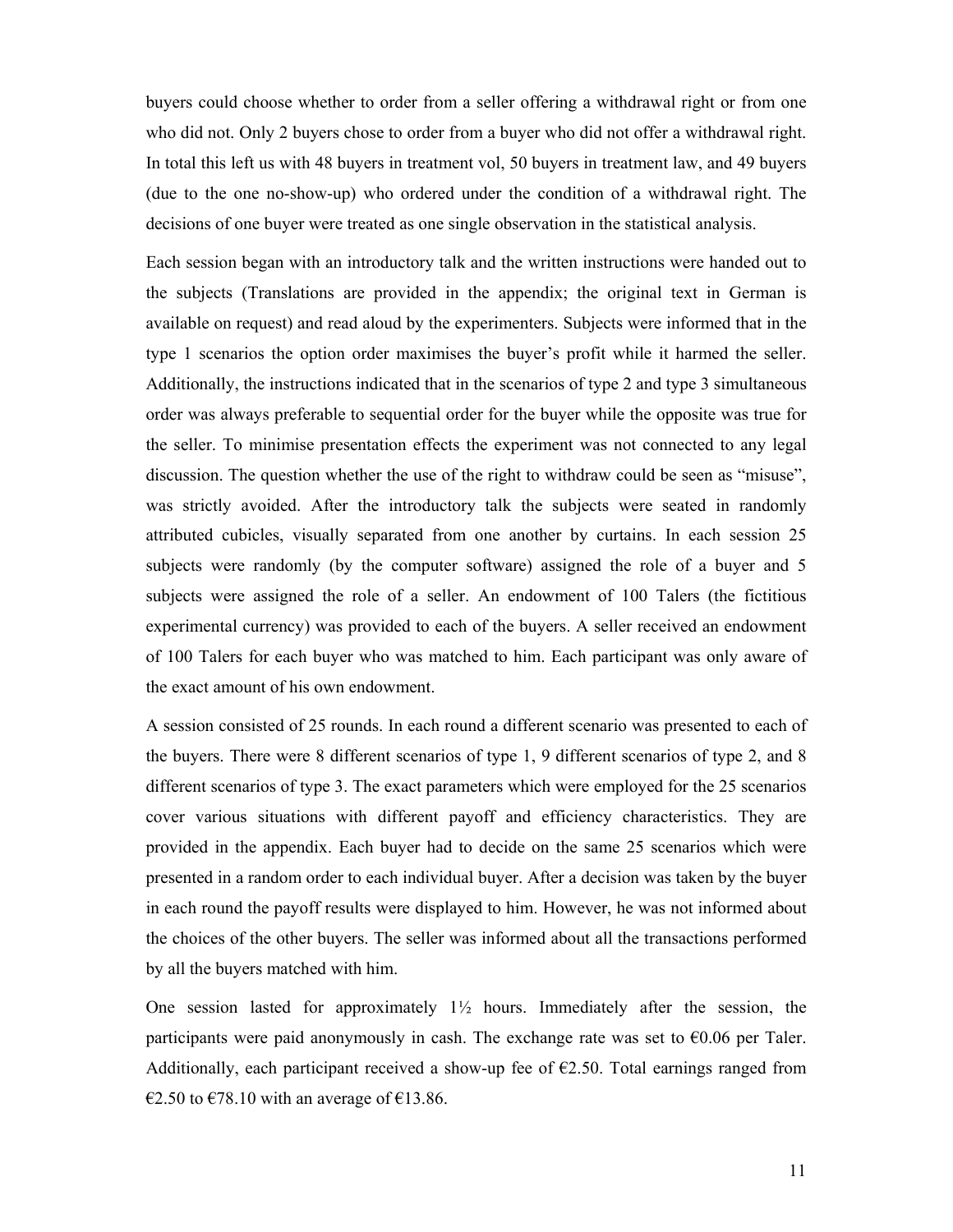# *4 Hypotheses*

We expect the order choices of the buyers to be guided by different behavioural patterns which vary between individuals. Most likely individual maximisation of expected payoff is a dominant motive. We also know from numerous experiments that many subjects show fairness considerations and exhibit other-regarding preferences in contractual relationships (CAMERER [2003] for an overview). Given the substantial amount of evidence regarding the reinforcement of fairness considerations by intentions and reciprocal behaviour in buyer seller relationships (BERG, DICKHAUT AND MCCABE [1995], FEHR, KIRCHSTEIGER AND RIEDL [1997], FEHR AND GÄCHTER [2000], ABBINK, IRLENBUSCH AND RENNER [2000], MCCABE, RIGDON AND SMITH [2003], FEHR AND ROCKENBACH [2003], IRLENBUSCH [2004], FALK AND KOSFELD [2006]) one should expect that there is a considerable difference in withdrawal behaviour depending on whether they are voluntarily granted by sellers or whether they are imposed by law. If the seller voluntarily offers a withdrawal right to the buyers this might be perceived by them as a generous act and they might feel inclined to reciprocate by not exploiting the seller too much. On the other hand a withdrawal right imposed by law would provide the buyers with an entitlement to exert this right (compare HOFFMAN AND SPITZER [1982], [1985], FAHR AND IRLENBUSCH [2000]). Additionally, it would deprive the seller of showing "friendly" intentions and thereby buyers might not see the need to be considerate of the seller. This leads us to our first main hypothesis:

**Hypothesis 1** (*Fairness crowded out by law*). If the seller grants a withdrawal right voluntarily (treatment vol) buyers tend to make order decisions that are less harmful for the seller than if the withdrawal right is imposed by law (treatment law).

For the type 1 scenarios this means that buyers are more reluctant to use the order possibility in vol than in law. In the scenarios of type 2 and 3 sequential order is always more beneficial to the seller than simultaneous order. The buyers expected profit, however, is in general higher with a simultaneous order.

It is often suggested that the existence of return costs for the buyer can deter buyers from exploiting a right of withdrawal too excessively. To investigate this conjecture we designed a third treatment which comprises a withdrawal right by law while additionally the buyer has to bear return costs (law rc). Since we assume that the existence of a withdrawal right by law makes the buyers less fairness oriented we conjecture that the buyers in treatment law rc will employ more sequential orders than in treatment law only in those scenarios in which it pays for them.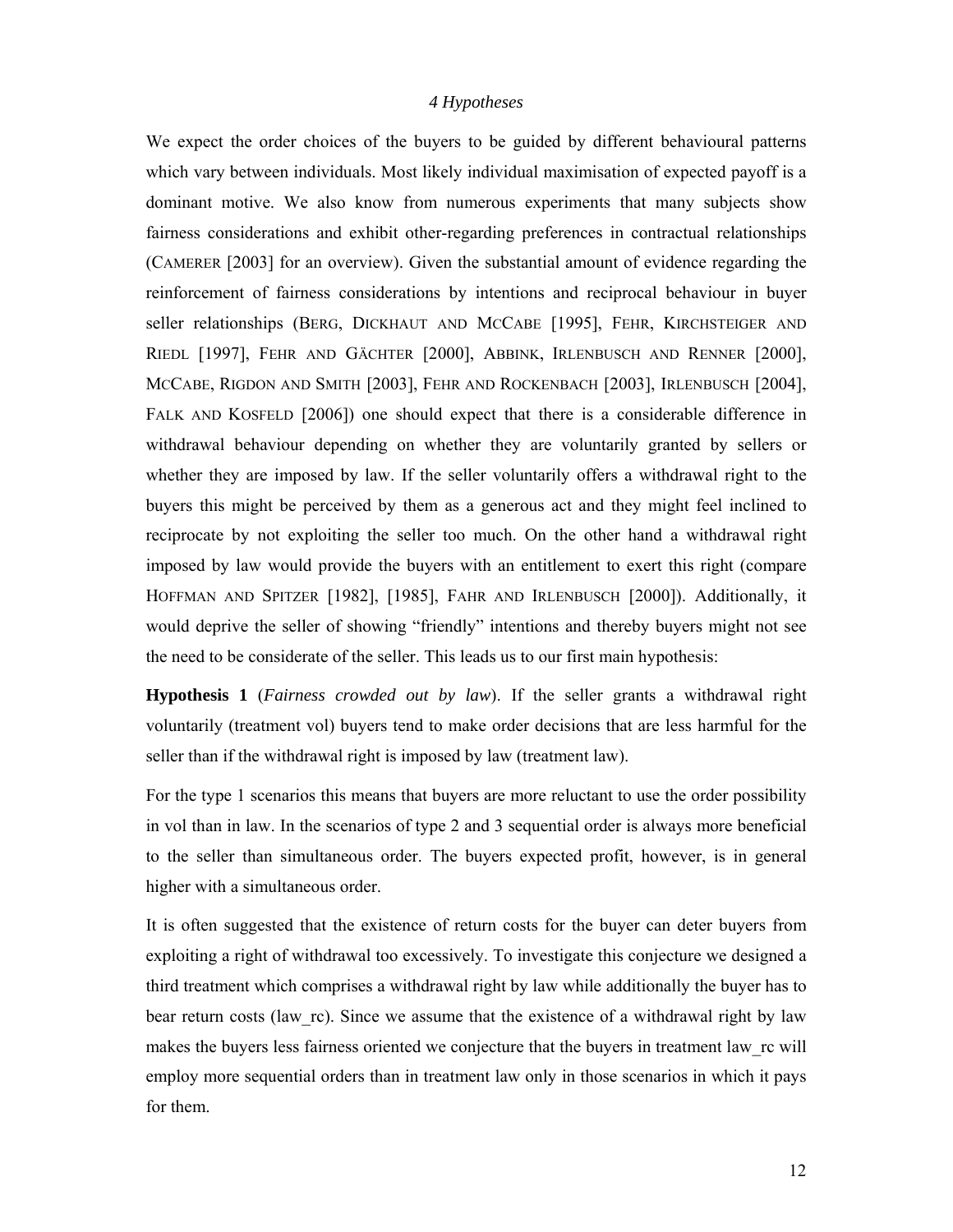**Hypothesis 2** (*Influence of buyer's return costs*). If a withdrawal right exists by law and the buyers have to bear (a share of the) return costs (treatment law\_cr) they will avoid returning more items than without return costs (treatment law) only if this behaviour increases their expected payoff.

In a scenario of type 1 this would mean that one should observe no difference in buyer's behaviour. The same is true for those scenarios of type 2 and type 3 in which the expected buyer's payoff is higher if he orders simultaneously although the return costs exist. However, in scenarios in which the introduction of return costs causes the expected buyer's payoff to be larger with a sequential order than a simultaneous order we expect more sequential choices in treatment law\_rc than in law.

## *5 Results*

# *General Observations Across All Treatments*

Table 2 shows the number of choices separately for treatments and scenario types in which a withdrawal right exists. A more detailed overview of the exact numbers of choices in each single scenario is provided table A3 in the appendix.

| treatment                    | vol |     |     | law |                |     | law_rc |     |     |
|------------------------------|-----|-----|-----|-----|----------------|-----|--------|-----|-----|
| scenario type                |     | 2   | 3   |     | $\overline{2}$ |     |        | 2   |     |
| no order                     | 51  | 15  | 80  | 33  | 10             | 95  | 27     | 8   | 94  |
| order/<br>simultaneous order | 333 | 256 | 243 | 367 | 309            | 266 | 365    | 223 | 217 |
| sequential order             |     | 161 | 61  | ۰   | 131            | 39  | -      | 210 | 81  |

*Table 2: Overview of number of choices* 

The large numbers of order choices in scenarios of type 1 and simultaneous orders in type 2 and type 3 scenarios indicate already that the maximisation of the own individual payoff seems to be the predominant motivational force of the buyers. This impression is also reinforced by the observation that the number of sequential orders is substantially higher in the law\_rc than in the other two treatments (recall that the return costs make the sequential order more profitable in some scenarios than the simultaneous order). There are only two type 2 or type 3 scenarios in which both order forms result in negative buyers' payoffs namely scenarios 20 and 24. Exactly in these two scenarios the number of no order decisions is much higher than in the other scenarios which again is evidence for payoff maximising behaviour. In fact in treatment vol 70% of the order choices maximise the (expected) payoff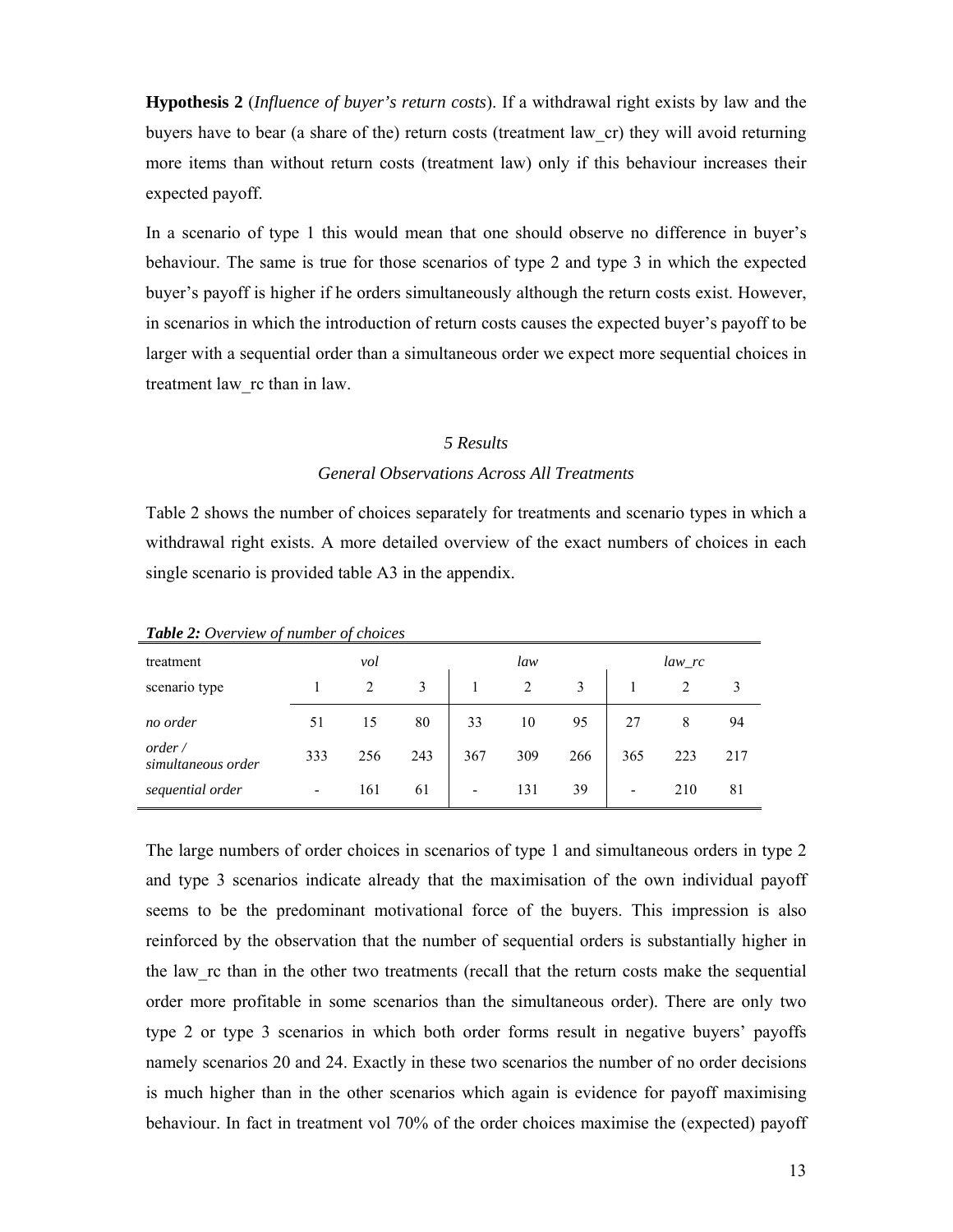of the buyers. In the other two treatments the numbers are even higher with 76% in treatment law and 74% in treatment law rc.

A more detailed analysis of the individual behaviour (see table A4 in the appendix for an overview of the behaviour of each subject) reveals that in the treatments vol and law there are several buyers who exclusively concentrate on the maximisation of their own payoff in all scenarios without being considerate of the seller's payoff. These "hardliners" are the subjects 10, 11, 14, 17, 22, 37, 42 in treatment vol and the subjects 6, 14, 17, 32, 36, and 38 in treatment law.

The majority of subjects, however, do not behave like these "hardliners". This becomes already clear from table 2 and might be partly due to decision errors. But if one analyses the behaviour in the different individual scenarios there are also clear indications that fairness considerations towards the sellers play a decisive role. In scenario 4, for example, the number of no order decision is substantially higher than in the other scenarios of type 1. This is true for all three treatments. In this scenario the efficiency of an order defined as the sum of buyer's and seller's payoffs is the lowest among all type 1 scenarios while the order decision provides the buyer with the smallest payoff. Additionally, the loss from which the seller would be saved by not ordering is highest per forgone payoff unit of the buyer. The situation is similar in the type 2 scenario 14 in which quite high numbers of sequential orders are observed in all three treatments although the expected payoff for the buyer is (slightly) higher with a simultaneous order (at least in treatments vol and law). Again the buyers who choose the sequential order sacrifice small amounts of money which save the sellers from relatively large losses. Analogous observations can be made for scenarios 10, 16, 17, 18, 19, and 21. These examples show that buyers are not exclusively concerned about their own payoffs but tend to refrain from exploiting the sellers if this is not too costly for them.

These observations for individual scenarios can also be confirmed on a more general basis. Table A2 in the appendix shows Spearman correlation coefficients between the number of choices in different scenarios of one type and different payoff measures for the same scenarios. For example, the  $3<sup>rd</sup>$  and the  $6<sup>th</sup>$  columns show the increase of buyer's or the decrease in seller's payoff when switching from a "friendly" choice for the seller, i.e., no order in type 1 scenarios and sequential in type 2 and type 3 scenarios, to an "unfriendly" choice for the seller, i.e., order in type 1 and simultaneous order in type 2 and type 3 scenarios. It also shows the efficiency gains when switching from a "friendly" choice to an "unfriendly" choice  $(8<sup>th</sup>$  column), or the saved payoff loss for the seller per payoff unit sacrificed by the buyer when switching from an "unfriendly" choice to a "friendly" choice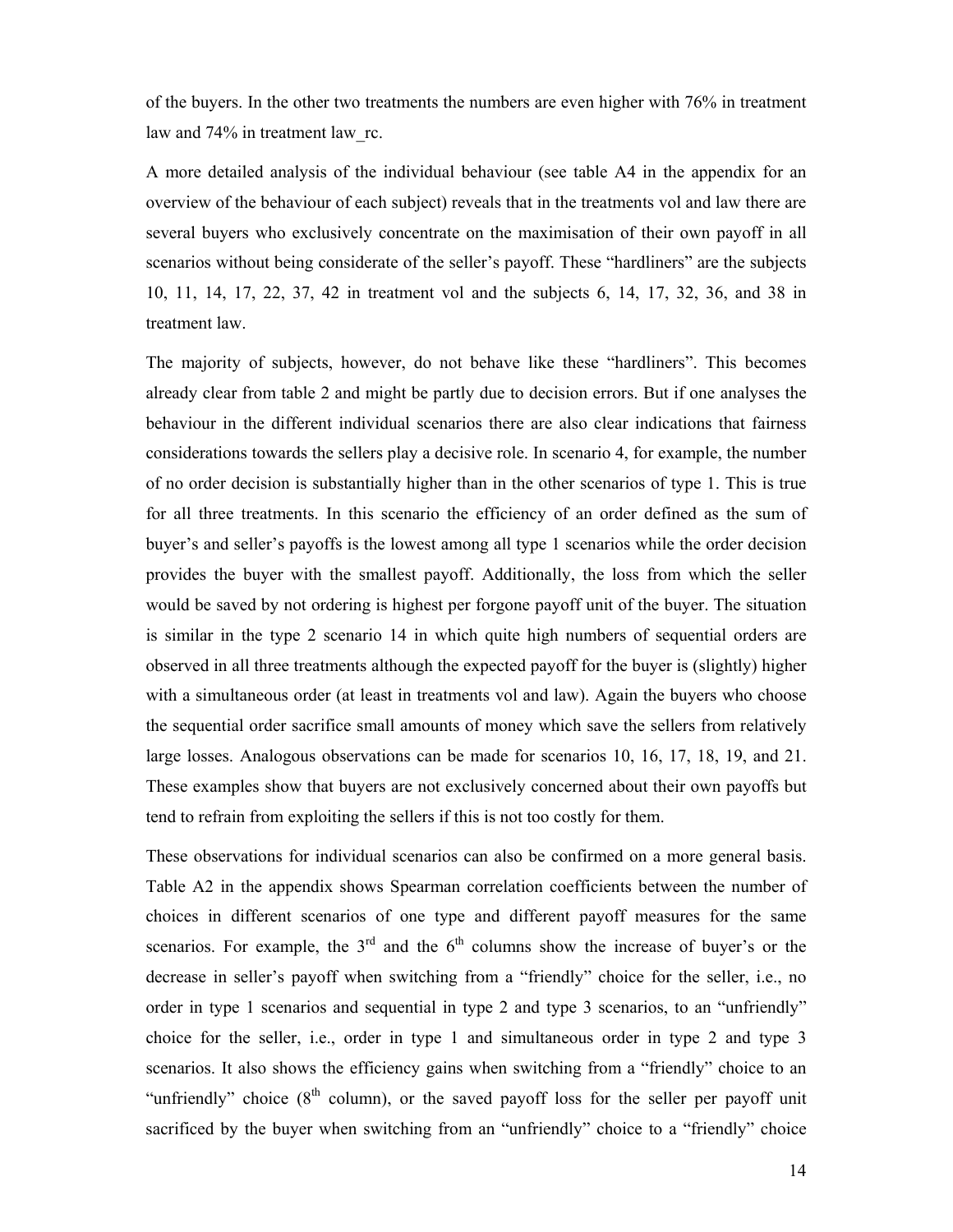$(9<sup>th</sup>$  column). From table A2 it becomes clear that buyers do not exclusively maximise their expected payoffs but systematically take other factors into account, for example, in the treatments vol and law the number of order choices in the type 1 scenarios is highly positively correlated with the efficiency gains from these order choices. Other examples are that among the scenario types 2 and among the scenario types 3 in the treatments vol and law the numbers of the "friendly" sequential orders are positively correlated with the seller's payoff gains per payoff unit sacrificed by the buyer via a sequential order choice.

# *Fairness Crowded Out by Law: Comparison between Treatments vol and law*

In addition to indications that fairness considerations are present in all three treatments we also observe differences in the buyers' attitudes towards the sellers depending on whether the withdrawal right is voluntarily provided or granted by law. Already from table 2 it becomes clear that aggregated over all three scenarios the number of unfavourable choices for the seller (order in scenarios of type 1 and simultaneous order in scenarios of type 2 and type 3) is higher in treatment law (total number  $= 942$ ) than in treatment vol (total number  $= 832$ ). In fact this difference is weakly significant ( $p = 0.067$ , Mann-Whitney U test, one-tailed). This is also confirmed by a Probit regression with robust standard errors controlling for the individual subjects which explains the marginal effect of the treatment *t* ("0" for vol and "1" for law) on the order decisions ("0" for the "friendly" action, i.e., no order in type 1 scenarios and sequential order in type 2 and type 3 scenarios and "1" for the "unfriendly" action, i.e. order in type 1 scenarios and simultaneous order in type 2 and type 3 scenarios) with dummy variables for the individual scenarios. The marginal effect of the treatment on the decision turns out to be 0.074 (robust standard error 0.041) with a one-tailed significance of  $p = 0.033$  $(N=2250,$  Wald chi<sup>2</sup> (25) = 196.96, pseudo R-squared=0.129). Thus, the buyer's decision is 7.4% more likely to be an unfriendly order under treatment law than under treatment vol. This number roughly corresponds to the difference in the proportions of unfriendly actions in the two treatments (75.29% in vol and 82.27% in law). An analogous Probit regression excluding the "hardliners" – who are unlikely to react to a treatment difference (see above) – from the sample becomes even more significant. In such a regression the marginal effect of the treatment on the decision turns out to be 0.096 (robust standard error 0.044) with a onetailed significance of  $p = 0.018$  (N=1940, Wald chi<sup>2</sup> (25) = 205.16, pseudo Rsquared=0.146).

If one considers only the scenarios of type 1 the marginal effect of the treatment on the decision turns out to be 0.049 (robust standard error 0.035) with a one-tailed significance of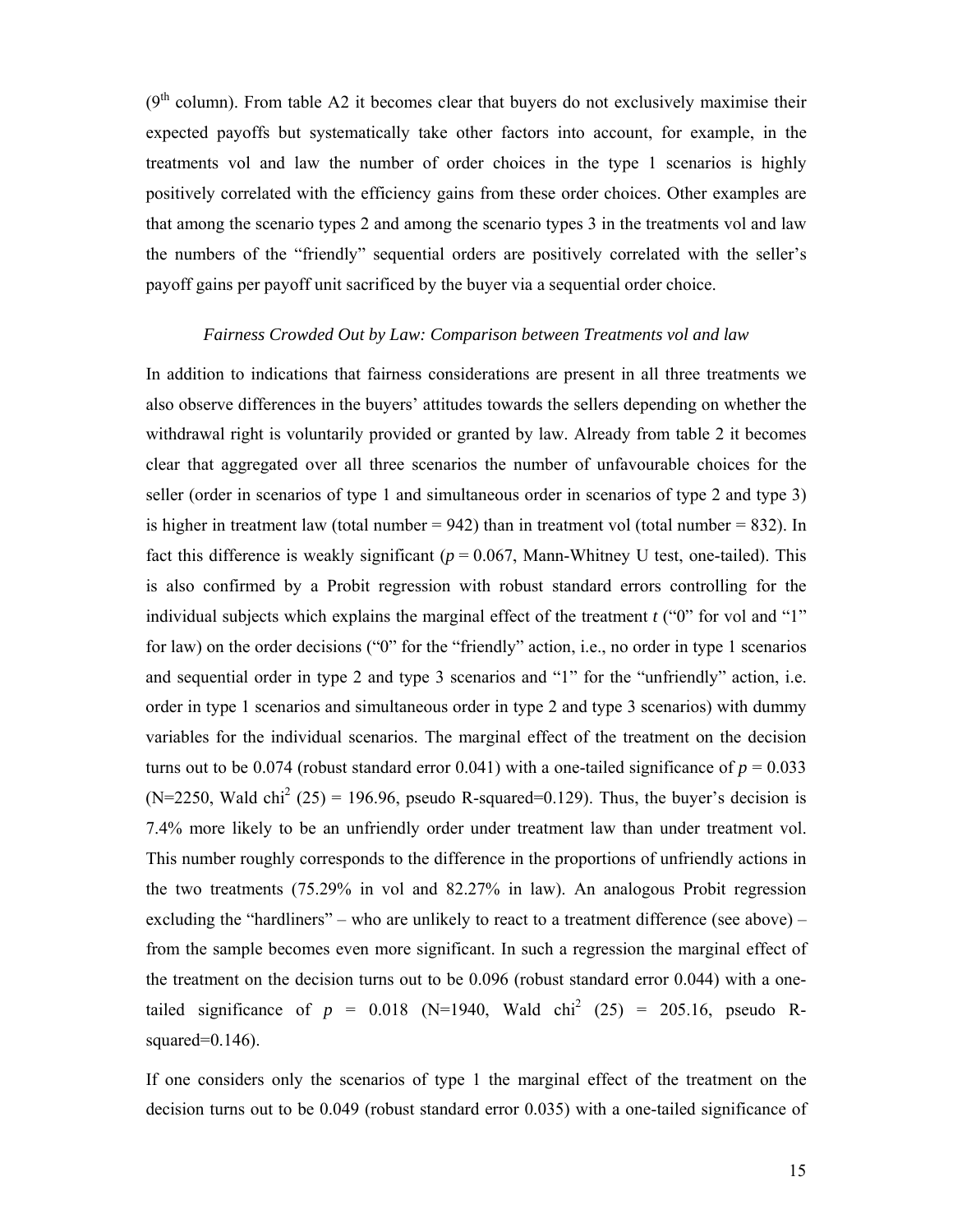$p = 0.074$  (N=784, Wald chi<sup>2</sup> (8) = 28.18, pseudo R-squared=0.053). Considering only the scenarios of type 2 we find the marginal effect of the treatment on the decision to be 0.093 (robust standard error 0.066) with a one-tailed significance of  $p = 0.079$  (N=857, Wald chi<sup>2</sup>)  $(9) = 65.42$ , pseudo R-squared=0.069). Regarding the scenarios of type 3 the marginal effect of the treatment on the decision is 0.072 (robust standard error 0.042) with a one-tailed significance of  $p = 0.040$  (N=609, Wald chi<sup>2</sup> (8) = 39.62, pseudo R-squared=0.092).

It is also interesting to compare the behaviour in each single scenario (the decisions for each scenario are given in table A3 in the appendix). Among the type 1 scenarios in scenario 5 a no order is significantly more likely in treatment vol than in treatment law  $(p = 0.006$ , Fisher's Exact test, one-tailed). In the type 2 scenario 11 among the order decisions (sequential or simultaneous order) the sequential orders are significantly more likely in treatment vol than in treatment law  $(p = 0.044,$  Fisher's Exact test, one-tailed). In the type 2 scenario 13 simultaneous order is significantly more likely in treatment law than in treatment vol ( $p = 0.035$ , Fisher's Exact test, one-tailed). The same is weakly significantly true for the type 2 scenario 17 ( $p = 0.079$ , Fisher's Exact test, one-tailed). In the scenario 21, which is a type 3 scenario, among the order decisions (sequential or simultaneous order) the sequential orders are significantly more likely in treatment vol than in treatment law  $(p = 0.025,$  Fisher's Exact test, one-tailed).

Further evidence from table A2 supports the impression that fairness considerations are more pronounced in treatment vol than in treatment law. While in the treatment vol the numbers of no orders in the scenarios of type 2 are negatively correlated with the buyers' payoffs the same is not true for the treatment law. Similarly in treatment vol the numbers of sequential orders in the scenarios of type 2 are positively correlated with the buyers' payoffs. Again the same cannot be observed in treatment law. Since these correlations are only present in treatment vol but not in treatment law one can conclude that buyers in vol tend to decide about their order decisions in a more flexible way than those in law. For example, buyers in treatment vol are more likely to refrain from an order if their corresponding payoffs are relatively low – and thereby benefit the seller – while the buyers in law more constantly choose their order options – and thereby harm the seller – regardless whether their current profit is high or not. Interestingly, among the scenarios of type 2 in vol there is a positive correlation between the numbers of observed simultaneous orders and the corresponding amounts of the sellers' payoffs. Again the same correlation is not observed in treatment law.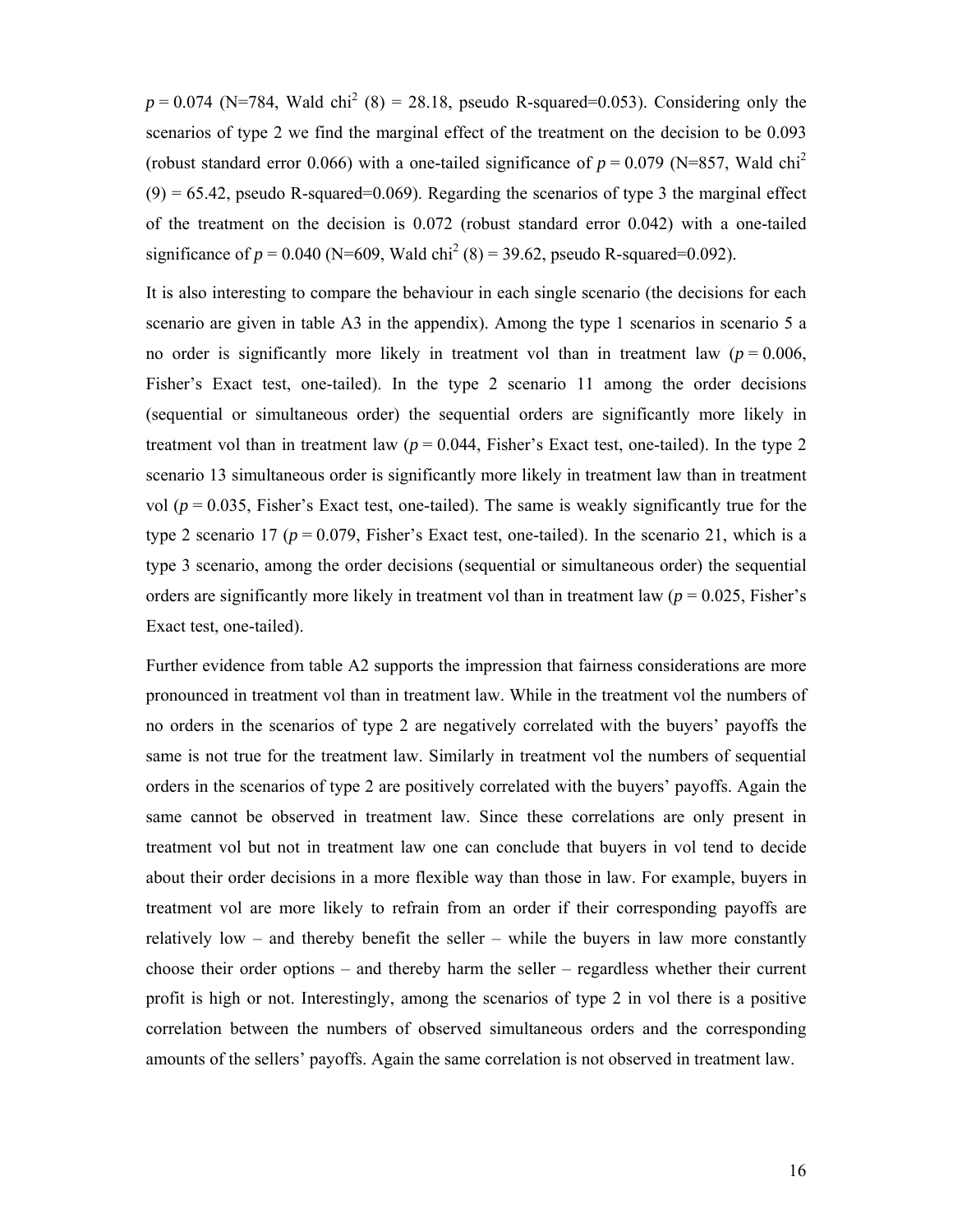To summarise, we find several – although sometimes only weak – indications that suggest that buyers are more inclined to behave fairly towards the sellers if they have granted the withdrawal right voluntarily than if it is constituted by law.

## *Influence of Buyer's Return Costs: Comparison between Treatments law and law\_rc*

In a situation in which a withdrawal right is guaranteed by law we do not find any indications that the introduction of return costs for the buyer distracts them from maximising their individual payoffs. Table 2 shows that aggregated over all three scenarios the number of unfavourable choices for the seller is higher in treatment law (total number  $= 942$ ) than in treatment law rc (total number = 805). In fact this difference is significant ( $p = 0.001$  Mann-Whitney U test, one-tailed). This difference, however, does not indicate that the buyers in law rc are more reluctant to return items. In all scenarios of type 1 we do not observe any differences in buyers' behaviour between law and law\_rc. As mentioned above in some scenarios of type 2 and type 3 the dominant choice for the buyer becomes the sequential order if return costs for the buyer are introduced. In these scenarios we observe significant increases in the number of sequential orders – the more favourable choice for the seller – in law\_rc compared to law (scenario 10:  $p = 0.03$ , Fisher's Exact test, two-tailed; scenarios 14, 15, 16, 17, 18, 19: all highly significant with  $p < 0.01$ , Fisher's Exact test, two-tailed). Most likely these increases are mainly due to payoff maximising behaviour of the buyers. For all other scenarios – except from scenario 21 – there are no significant differences in the buyers' choice behaviour between the treatments law and law\_rc. In scenario 21, which is a type 3 scenario, among the order decisions (sequential or simultaneous order) the sequential orders appear to be significantly more likely in treatment vol than in treatment law  $(p = 0.04,$ Fisher's Exact test, two-tailed).

# *6 Conclusions*

This study investigates the influence of a specific statutory foundation – the right to return goods after distance purchase – on buyer's behaviour, in particular with respect to fairness towards the seller.

The experiment is related to the current situation in Germany, where in practice the withdrawal right in distance contracts is heavily used. The setting in the experiment resembles the situation of distance selling and models problematic scenarios which have been observed in real life. In the experiment we avoid framing effects, for example, by presenting the experimental instructions in neutral terms without introducing fairness connotations.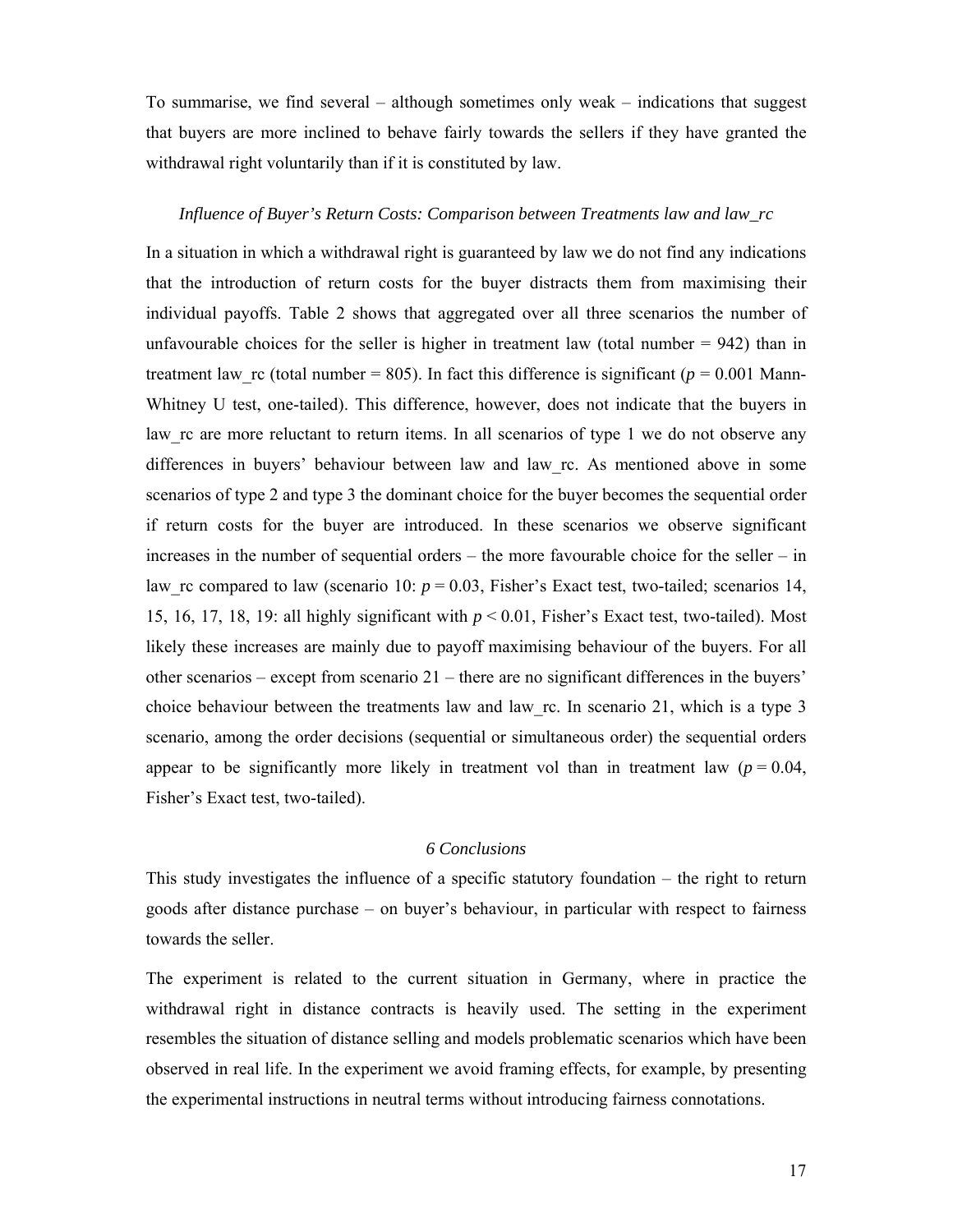However, the experiment naturally abstracts from several relevant issues. In the experiment the subjects are anonymous in a way that a seller does not know who returns items. In real life the seller knows the purchasing history of his customers and therefore has the chance to fight abuse of the withdrawal right by excluding single customers from ordering. In the experiment we abstract from this option. These abstractions may encourage subjects in the experiment to make use of the withdrawal right and reduce fairness to a larger extent than it would be done in reality. However, the abstractions are unlikely to affect the comparison between a voluntary granted return right and a statutory right of withdrawal.

In the experiment, unlike in real life, the costs of return are completely revealed to the buyer which arguably might favour fairness. One characteristic of our experimental scenarios is constituted by the fact that rational decisions of the buyers require some calculations which are not always easy. Therefore, one should expect some variance in the data. Even more important seems to be the fact that at the moment of a decision a subject does not know what scenarios and scenario parameters will follow. Therefore, to some extent, subjects decide independently from their future decisions and are unlikely to develop a complete strategy for all their orders. Under these circumstances one cannot expect that the decisions of a specific subject are totally consistent.

One important difficulty is the fact that subjects are accustomed to a statutory withdrawal right in distance purchase in real life and they might well be familiar with the heavy use of that entitlement. This real life experience might have suppressed or overlapped the instructions in the treatment introducing a voluntary right of withdrawal and therefore could have disfavoured differences in behaviour between the treatments which indeed are sometimes only weak.

In general, however, the results of the experiment seem to confirm our hypotheses. To a large extent we find that the behaviour of the subjects tends to be rational in the sense that they aim to maximise their own payoff. In fact this aim seems to be the primary motivational force. However, the data show that this is not the only motivational factor which guides behaviour. We find that a majority of subjects do not purely maximise their payoff. Instead most subjects seem to take into account also considerations of fairness towards their business partner. This result is in line with numerous other studies on the influence of intentions and reciprocal behaviour in buyer seller relationships.

Our first hypothesis conjectures that a statutory entitlement might weaken the adoption of fairness considerations in the decision making process. The results of the experiment show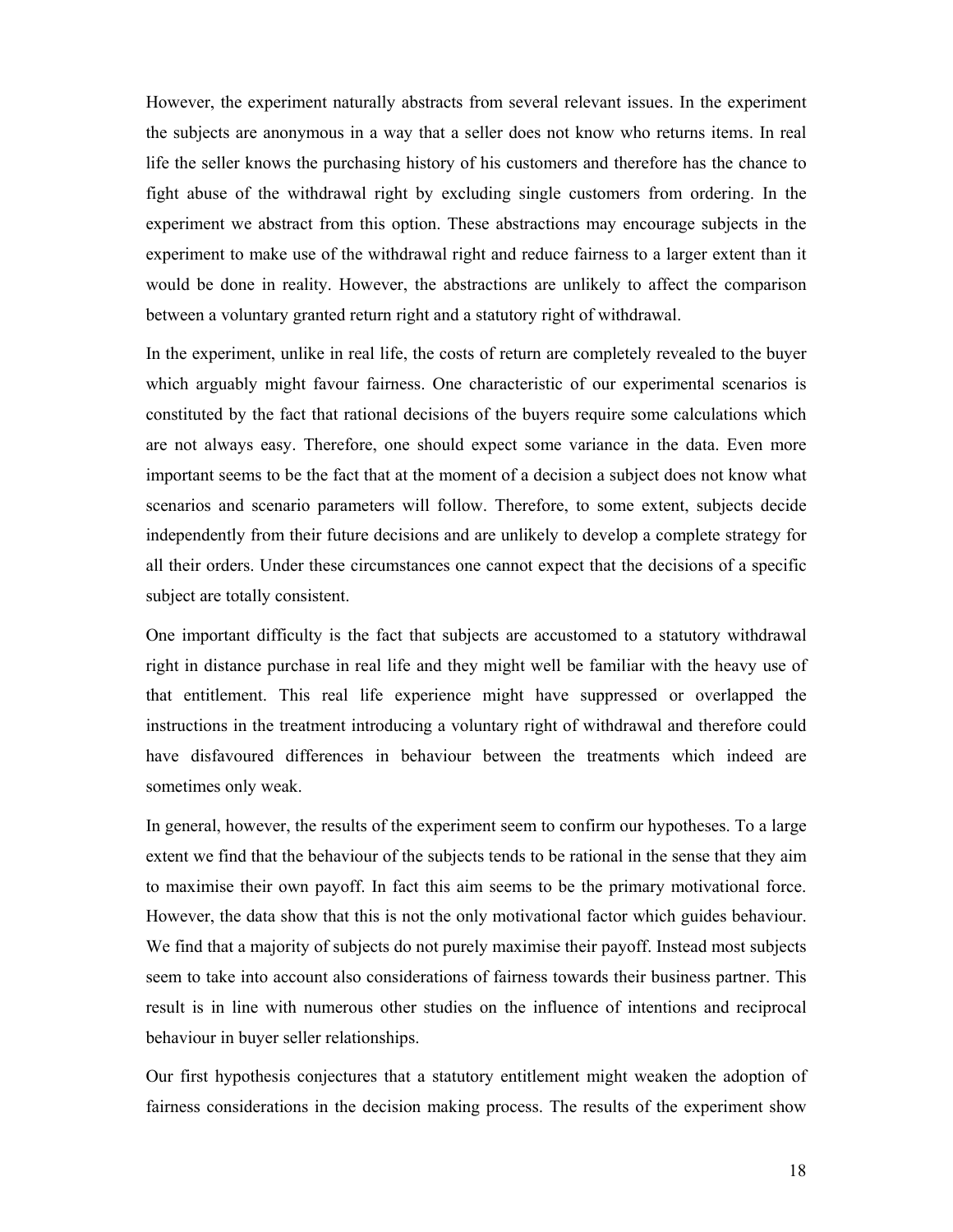that a shift from a voluntarily granted withdrawal right to a statutory one indeed seems to make a difference for subjects and encourages them to seek their own benefit.

The influence of the statutory entitlement on subject's decisions is confirmed by the results concerning the effect of cost of return to be borne by the buyers. Here the results indicate that such return costs are simply regarded as additional cost and as such introduced in the calculation. Accordingly, the costs of return influence the decisions only in those scenarios in which the fairer choice towards the seller also becomes the option that maximises own individual payoff. Thus, our results do not support a conjecture that the mere existence of return costs – as a pure framing of the purchase situation – distracts subjects from misusing the withdrawal right.

In our view the results strongly suggest further research into whether effects of statutory entitlement on fairness – which have been indicated by the current experiment in the case of withdrawal right in distance contracts – can also be identified in other cases of individual claims granted by statute.

#### *References*

ABBINK, K., B. IRLENBUSCH, AND E. RENNER [2000] "The moonlighting game–an experimental study on reciprocity and retribution," *Journal of Economic Behavior & Organization* 42, 265–277.

BERG, J., J. DICKHAUT, AND K. MCCABE [1995] "Trust, reciprocity and social history," *Games and Economic Behavior* 10, 122–142.

CAMERER, C.[2003] "Behavioral Game Theory," *Princeton University Press*.

DICKIE, J. [1998] "Consumer Confidence and the EC Directive on Distance Contracts," *Journal of Consumer Policy* 21, 217 – 229.

FAHR, R., IRLENBUSCH, B. [2000] "Fairness as a constraint on trust in reciprocity: earned property rights in a reciprocal exchange experiment," *Economics Letters* 66, 275-282.

FALK, A., M. KOSFELD [2006] Distrust – "The Hidden Cost of Control," forthcoming in: *American Economic Review.*

FEHR, E., S. GÄCHTER, AND G. KIRCHSTEIGER [1997] "Reciprocity as a contract enforcement deviceexperimental evidence," *Econometrica* 64, 833–860.

–, – , S. GÄCHTER [2000] "Fairness and Retaliation: The Economics of Reciprocity," *Journal of Economic Perspectives* 14, 159-181.

–, – , K. SCHMIDT [2002] "Theories of Fairness and Reciprocity - Evidence and Economic Applications," in: M. Dewatripont, L. Hansen and St. Turnovsky (eds.), *Advances in Economics and Econometrics - 8th World Congress, Econometric Society Monographs*, Cambridge, Cambridge University Press.

–, – , B. ROCKENBACH [2003] "Detrimental Effects of Sanctions on Human Altruism," *Nature* 422, 137-140.

FISCHBACHER, U. [1999] "z-Tree – Zurich Toolbox for Readymade Economic Experiments – Experimenter's Manual," Working Paper Nr. 21, Institute for Empirical Research in Economics, University of Zurich, 1999.

GREINER, B. [2004] "An Online Recruiting System for Economic Experiments," in: Kurt Kremer, Volker Macho (eds.): *Forschung und wissenschaftliches Rechnen* 2003. GWDG Bericht 63, Goettingen: Ges. für Wiss. Datenverarbeitung, 79-93.

GÜTH, W. [1995] "On Ultimatum Bargaining Experiments – A Personal Review," *Journal of Economic Behavior & Organization*, 27, 329-344.